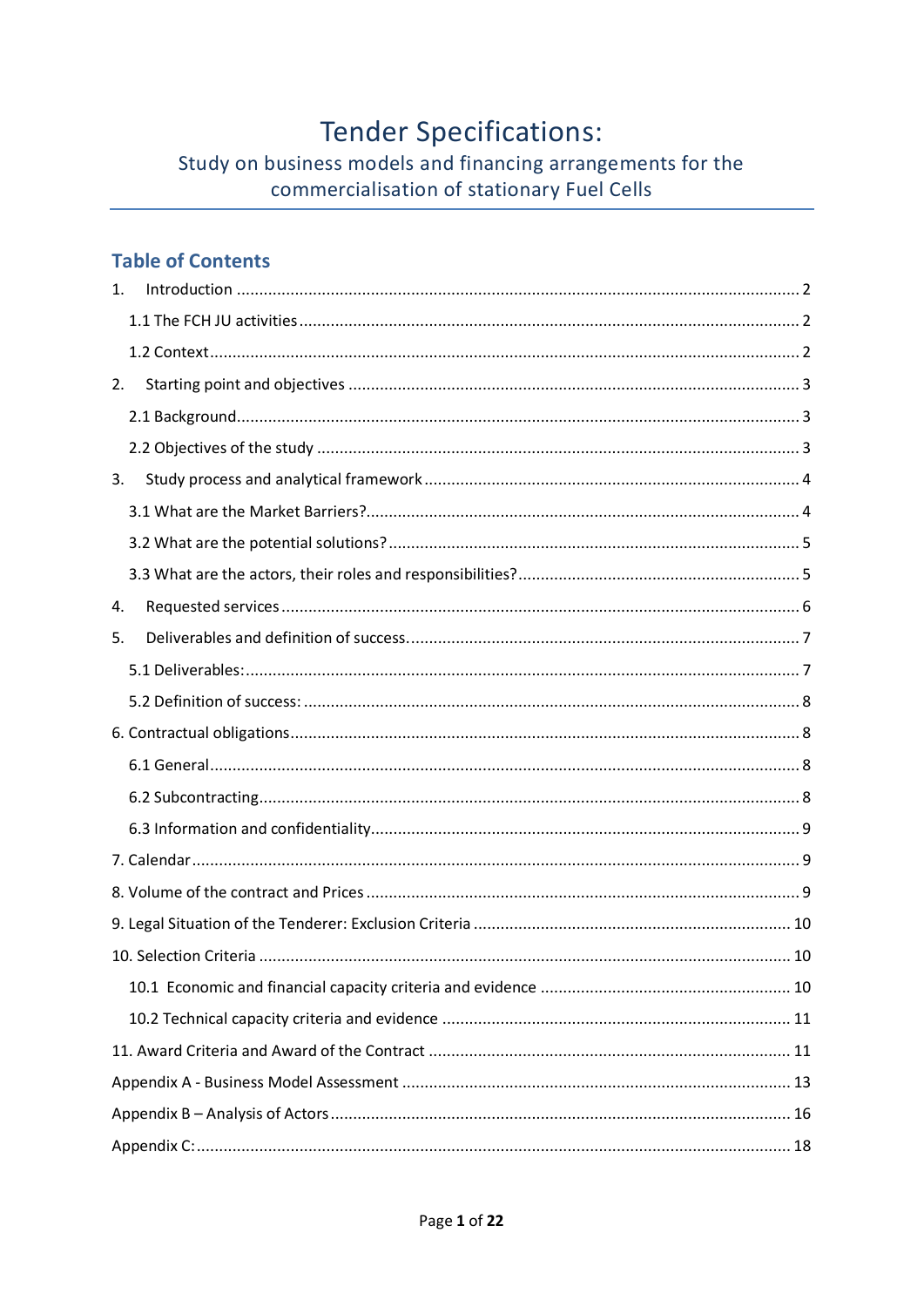### **1. Introduction**

#### **1.1 The FCH JU activities**

The Fuel Cells and Hydrogen 2 Joint Undertaking (**FCH JU)** represents a public-private research partnership at the European level. Its members are the EU represented by the Commission as public representative, the 'Industry Grouping' (Hydrogen Europe), and the 'Research Grouping' (N.ERGHY). The FCH JU brings public and private interests together in a new, industry-led implementation structure, ensuring that the jointly defined research programme better matches industry's needs and expectations, and accelerates hydrogen and fuel cell technology acquisition and deployment processes. Carried out with the involvement and cooperation of stakeholders from industry (including SMEs), research centres, universities, Member States and regions, the Joint Undertaking builds on the achievements of the European Hydrogen and Fuel Cell Technology Platform and on the results of completed and ongoing EU funded activities.

The FCH JU implemented a Joint Technology Initiative (JTI) within the Seventh Framework Programme 2007 – 2013 (FP7) with a total budget of approx. EUR 1 billion, with an EU contribution of approx. € 0.5 billion.

In the frame of the Horizon 2020 research and Innovation framework programme, the existence and the mandate of the FCH JU have been extended with an additional budget of  $\sim$ 1.33 Billion out of which 665 million of EU contribution for the period 2014-2020.

Beyond its support to R&D activities, the FCH 2 JU aims at placing Europe at the forefront of fuel cell and hydrogen technologies worldwide and enabling the market breakthrough of fuel cell and hydrogen technologies, thereby allowing market forces to drive the substantial potential public benefits.

#### **1.2 Context**

#### **Stationary fuel cells can play a beneficial role in Europe's changing energy landscape**

The energy systems across Europe face significant challenges as they evolve against the backdrop of an ambitious climate agenda. As energy systems integrate more and more generation capacity from intermittent renewables, numerous challenges arise. Amongst others, Europe's energy systems of the future require new concepts for complementary supply, such as efficient, distributed power generation from natural gas. At the same time, significant investments to modernise the electricity grid infrastructure are needed. Long-term storage solutions become a growing priority to ensure permanent power supply, e.g. power-to-gas. Moreover, Europe puts greater emphasis on energy efficiency in order to save primary energy, reduce fuel imports and increase energy security.

Against this background, distributed generation from stationary fuel cells promises significant benefits.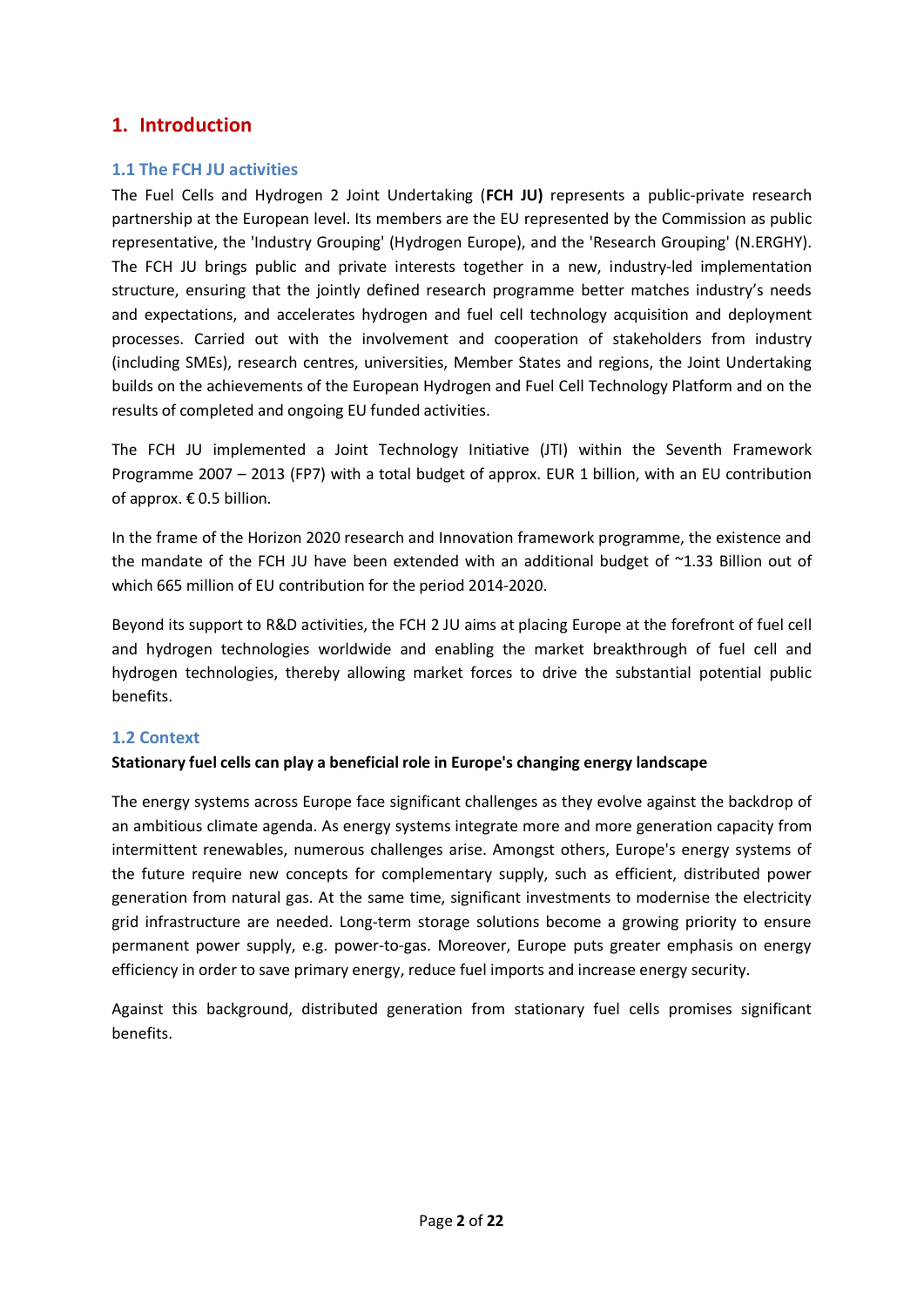Last year the FCH JU and Roland Berger Strategy consultants conducted a study<sup>1</sup> with 30 **companies, public institutions and associations outlining a pathway for commercialising stationary fuel cells in Europe.**

This study produces a comprehensive account of the current and future market potential for fuel cell distributed energy generation in Europe, benchmarks stationary fuel cell technologies against competing conventional technologies in a variety of use cases and assesses potential business models for commercialisation. Considering the results of the technological and commercial analysis, the study pinpoints focus areas for further R&D to sustain innovation and provides some recommendations for supportive policy frameworks.

The action of the FCH JU also includes large scale demonstration projects like Enefied<sup>2</sup>, Soft-pac<sup>3</sup>, and future even more ambitious projects.

On the member state level, considerable projects and actions have been undertaken or are about to start such as the concluded Callux program and the TEP (Technologieeinführungsprogramm).

# **2. Starting point and objectives**

#### **2.1 Background**

Stationary fuel cells are technologically ready for market in Europe, already tested (hundreds or thousands of units in a few countries) but not yet widely commercialised. The benefits are now thoroughly understood as a result of the FCH JU/Roland Berger study but the markets are still struggling to grow. We need to understand why and to overcome the barriers.

The most obvious explanations lies with costs because (1) fuel cells remains expensive because of low production volumes and (2) they entail higher CAPEX but less OPEX (running energy costs) than traditional power and/or heat appliances such as combustion engines, turbines or condensing boilers. There may also be other significant barriers to market growth which do not appear clearly yet. Indeed before selling units it is difficult to find out what other barriers to growth there are beyond the point of sale – addressing e.g. aspects such as servicing and, ultimately, end-of-life recycling.

The key challenge for market actors and policymakers therefore is to understand and articulate how widespread FC adoption can be made to happen in such a way that Europe is able to realise the list of benefits identified for homes and businesses by the FCH JU/ Roland Berger study.

#### **2.2 Objectives of the study**

The core objectives of the study are

1. To analyze and evaluate existing and future potential end-to-end business models and associated contractual and f**i**nancing arrangements concentrating on European focus markets for fuel cells commercialization

 $1$  FCH JU (2014) Advancing Europe's energy systems: Stationary fuel cells in distributed generation; available at http://www.fch.europa.eu/studies

<sup>2</sup> http://enefield.eu/

<sup>3</sup> http://www.soft-pact.eu/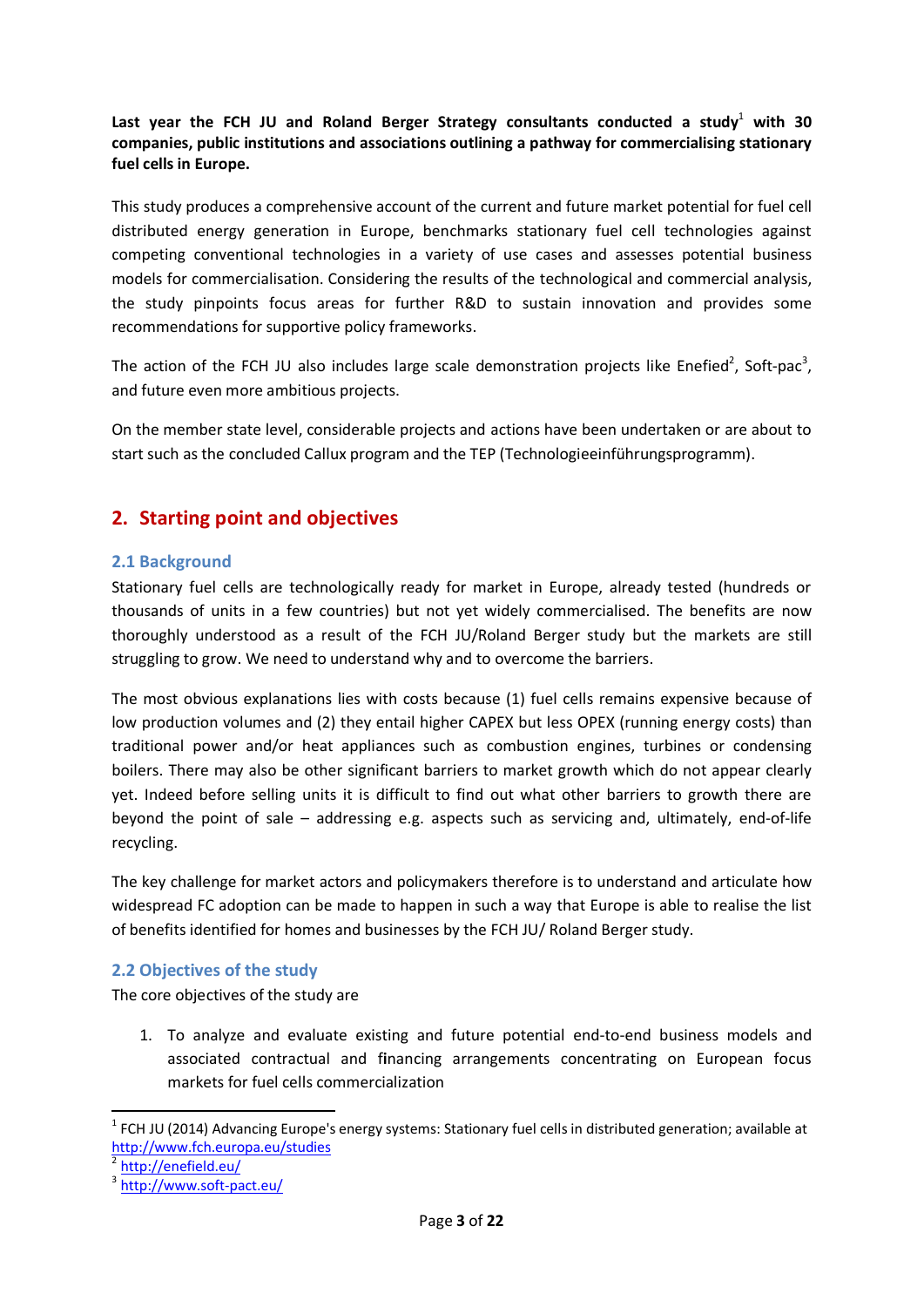- 2. To derive recommendations for industry-wide business model innovation
- 3. To foster collaboration among value-chain actors to turn new business models into practice

Whilst focus markets are the European countries the analysis shall account for those global aspects that bear on their emergence and subsequent development. For practical reasons, the study should focus on the largest and most advanced markets: Germany, UK and Italy, Benelux, France and possibly Poland.

In terms of market segment, this study shall cover the three main types of applications analysed in the previous study: residential micro CHP (up to 5kw), commercial (5-400kw) and industrial (400kw and above). Realistically, the study should focus and provide detailed results for the most attractive cases (combination of market segment and geographical markets)

 The main audiences of the study are the value-chain core and peripheral industry actors (fuel cells OEMs, energy industry, project developers, financial institutions etc.), policy makers and to a lesser extent the general public.

# **3. Study process and analytical framework**

In terms of **process,** the contractor should organize the study as a platform for inter-stakeholder dialogue and specific FC business model innovation initiatives/partnerships.

In terms of **analytical framework**, the study should cover the following steps:

- 1. Identification of Market Barriers
- 2. Characterization of Potential Solutions
- 3. Value-chain Actors, Roles and Responsibilities
- 4. Recommendations and Next Steps

#### **3.1 What are the Market Barriers?**

This section will answer the question, "What are the current barriers to widespread adoption of fuel cells in European homes and businesses, including, but not limited to CAPEX?"

Building on the work initiated in the FCH JU/Roland Berger study, and adopting an end-to-end approach, this work package will identify and characterise the various barriers across the value-chain that are holding back market development in different member states.

Barriers are likely to come in many different shapes and sizes (economic, technical, supply chain, market awareness, customer confidence, etc.). The study should take into account variances between member states resulting from differences in policy and regulation, climate, market structure, supply chain or technical issues (e.g. local gas quality)

The study should look at the different end-to-end business models that are currently in use and attempt to characterise them as a series of types. It should then explain which barriers apply to which business model.

We anticipate that business model types might, for instance, include: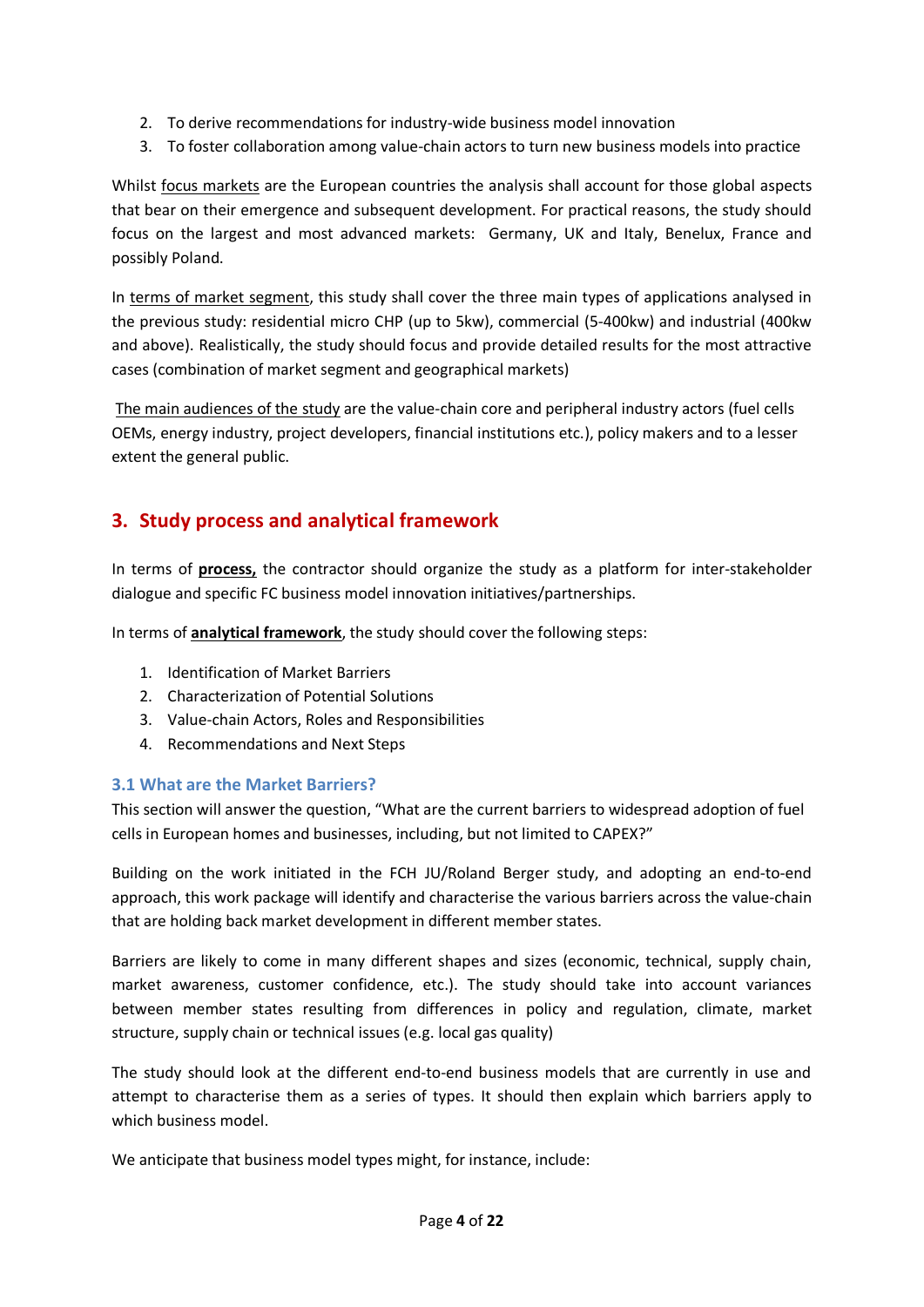- 1. Classic sales channel model based on traditional direct sale or sale through installer or wholesaler
- 2. Alternative models including leasing and contracting models, incorporating long term power and/or heat purchase agreements (only the produced kWh will be paid)
- 3. Power as a service;
- 4. Exploitation of novel revenue streams (e.g. payment for grid services and/or coordination of a group of fuel cells working as a virtual power plant or grouping several regional customers for one decentralized fuel cell)
- 5. Other solutions.

In all cases, the objective will be to work through the full life cycle of the business model and attempt to assess the barriers that currently hinder its end-to-end deployment.

### **3.2 What are the potential solutions?**

This part of the study will identify possible solutions to the barriers identified in the previous step.

It will first

- 1. Characterize the inner-workings of prevailing business models (notably in terms of assessing their Strengths, Weaknesses, Opportunities and Threats);
- 2. Survey best business practices adopted in other technology-oriented markets, both energy and non-energy related – viz. solar PV, energy saving or other technologies with high capex, high technological jump  $-$  to ascertain their fitness-for-purpose in the stationary fuel cells segment;
- 3. Benchmark European, Asian and US approaches for deployment of stationary fuel cells.

Based on this collection of information, it will identity best business practices ( including aspects such as product and service offer, routes to market, revenue models, supply chains, financial/economic/industrial implications, etc.), that are pivotal for the development of the stationary fuel cells marketplace. Where appropriate, risk analyses and identification of possible mitigation strategies will be performed to support the reasoning on specific business options. Where relevant, hindering/limiting legislative factors will be also listed.

### **3.3 What are the actors, their roles and responsibilities?**

The various potential business model types are likely to involve different groups of actors with varying appetites for risk, opportunity and investment.

Likely actors will include:

- Manufacturing industry (OEMs + part suppliers)?
- Energy Service Companies (ESCOs) or project developers
- Utilities (from small local actors to international players)
- Banks / other financial institutions/lenders
- Network operators
- Trade associations
- Planners and engineering companies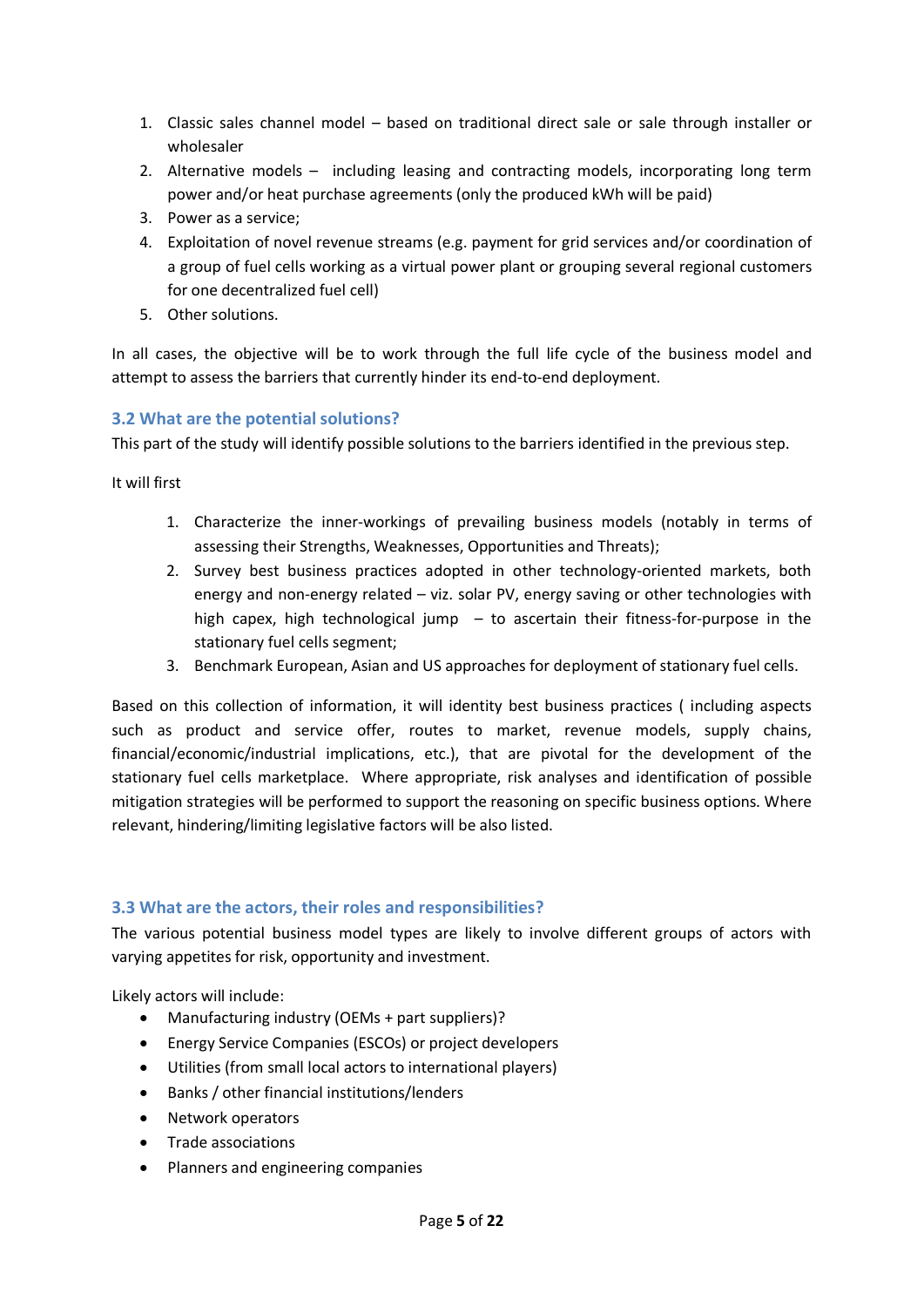- Facility management and service provider
- $\bullet$  Etc.

This part will assess the potential roles of the various actors and evaluate the various benefits and drawbacks of including them with the potential delivery consortia needed for different business model types.

The following questions that will be explored:

- What is the precise need for this actor? How can they play a constructive part?
- What are the funding/financing opportunities arising from their engagement?
- What would a successful consortium look like?
- $\bullet$  What combination of actors would work?
- What are the likely roles within each consortium model?

A fuller analysis of the various possible actors and of how they may be engaged in different business model types is attached at Appendix B.

#### **3.4: Recommendations**

Based on steps 2 and 3, this section will identify sets of recommendations for subsequent action. More than one set of recommendations may be required if the objective is to support multiple business models e.g. in different national markets.

These recommendations should include potential business model blueprints with potential partners. They should include clear and concrete elements on optimal contractual and financing arrangements.

### **4. Requested services**

The contractor will be requested to

- Organise concrete discussions to test different business cases, risk allocations and financing schemes between
	- o manufacturers,
	- o utilities,
	- $\circ$  Financial institutions. In particular promotional banks or similar institutions willing to take a higher risk and/or charge lower interest despite the novelty of the technology
	- o Other types of lenders
	- o investors/project developers
	- o associations representing potential customers.
	- o Distribution network operators
- Evaluate the appetite of the different actors for different business case and financing arrangements in different national markets taking into account specifics of national market (incumbent sales channel, customer attitudes, attitudes of financing institutions regulatory framework, spark spread) –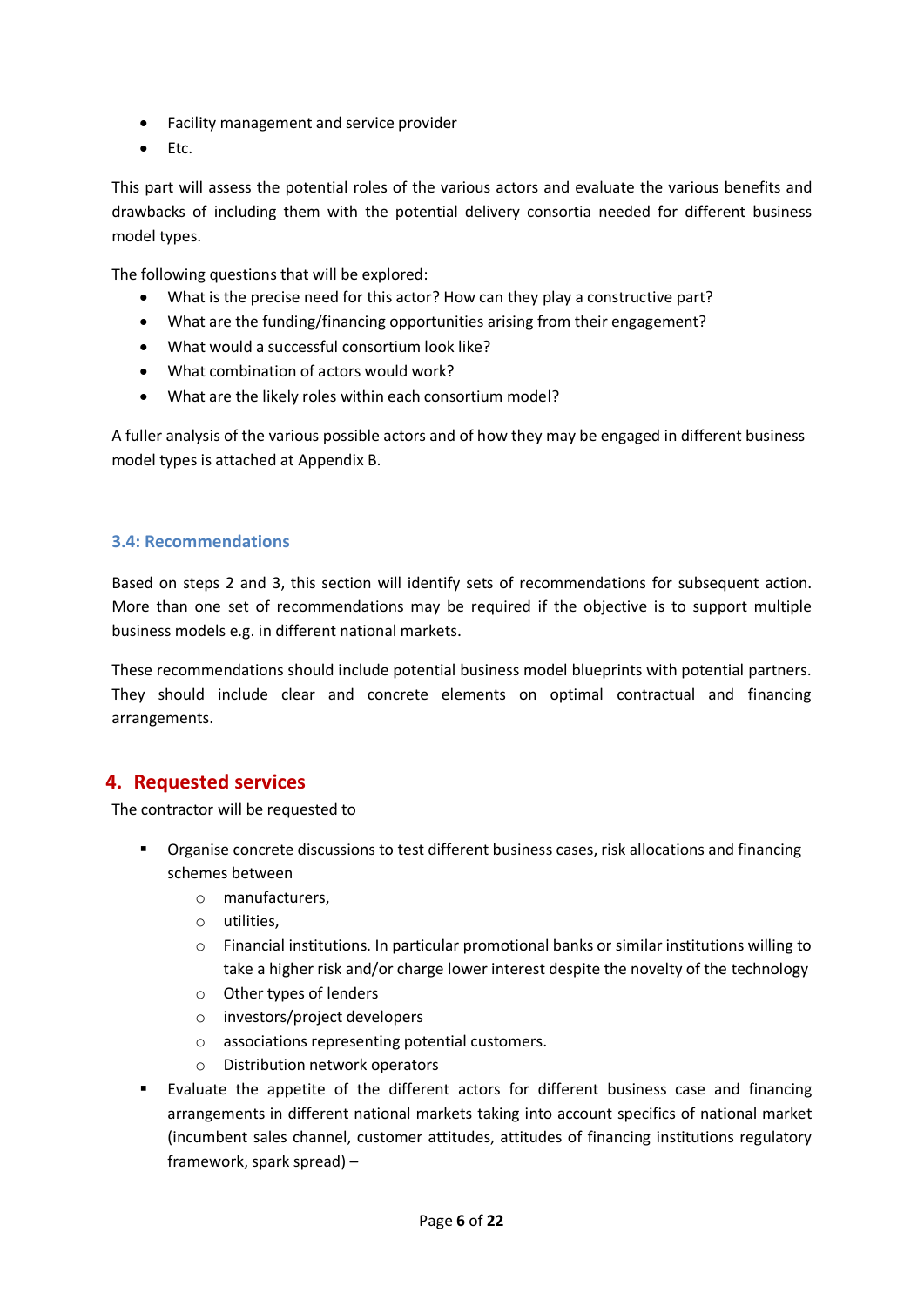The contractor should invite stakeholders to participate, find effective ways to encourage the provision of insights, ensure that discussions are sufficiently specific to prepare concrete actions and that results can be made public.

The FCH JU will bring a number of actors

- o Manufacturers (pure fuel cells manufacturer and manufacturer of heating solutions)
- o A few interested utilities (tbc)
- $\circ$  A channel to discuss with other utilities through CEDEC<sup>4</sup> (Tbc)
- o Contact with European Investment bank (tbc)
- $\circ$  COGEN Europe<sup>5</sup>, the European association promoting cogeneration (Tbc)

Building on its own network, the contractor shall bring further market actors, in particular utilities, project developers, financing institutions willing to learn about fuel cells and business model, willing to consider financing schemes to deploy fuel cells (e.g. national promotional banks or financing institutions acting as national intermediaries of EIB and EIF schemes). To demonstrate their capacity to bring these markets actors**, tenderer shall include in their offer** declarations from these actors confirming their willingness to contribute to the study.

# **5. Deliverables and definition of success.**

#### **5.1 Deliverables:**

- 1. Produce a report (pdf document and presentation material) document giving a clear and shared view of the most promising and realistic business models and financing arrangements for stationary fuel cells taking into account the specifics of the different national markets. The document shall include a list of legislative and normative hurdles for the identified business models for the selected markets
- 2. Dissemination obligation:
	- a. The study should be printed in 500 copies.
	- b. The contractor should provide a list of stakeholders to whom the study will be posted or emailed.
	- c. In addition an event should be organised in Brussels where the results of the study will be presented and copies of the study will be distributed. The event should be attended by  $\sim$  60 people with a balanced representation of the categories of stakeholders.
- 3. Create a mutual learning dynamic between all the stakeholders (fuel cell manufacturers, utilities, ESCO, project developers, planners and engineering companies, financing institutions and possibly public authorities).

<sup>4</sup> http://www.cedec.com/

<sup>&</sup>lt;sup>5</sup> http://www.cogeneurope.eu/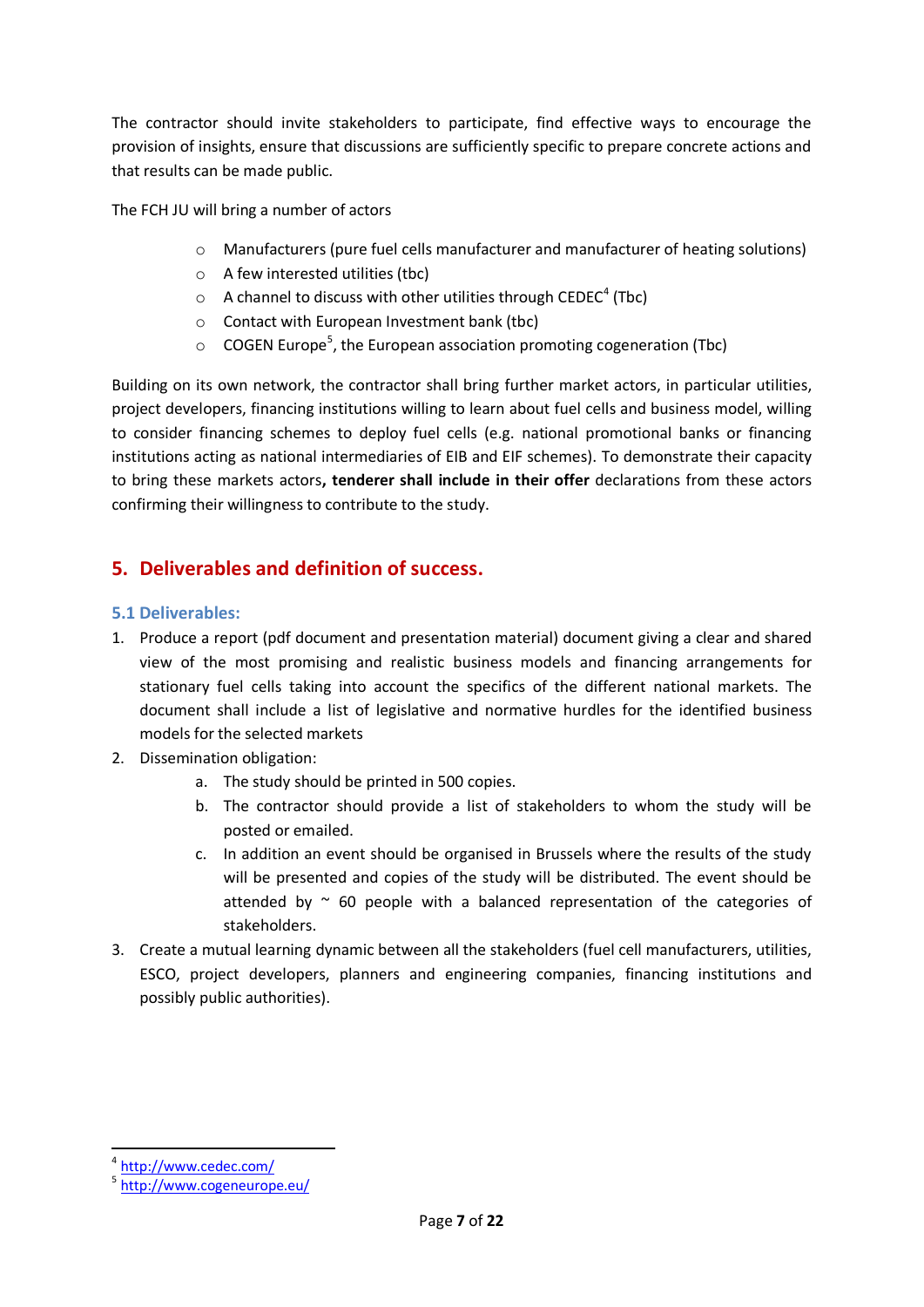#### **5.2 Definition of success:**

The study will be regarded as a success firstly if all categories of actors (manufacturers, utilities, financial institutions and other types of lenders, investors/project developers, associations representing potential customers, distribution network operators and public authorities) have clear views of

- 1. the needs of the other categories
- 2. contractual and financing arrangements that could fulfill those needs
- 3. Regulatory elements that can contribute to fulfill those needs.

This clear view should not only be available to the few organisations that will be involved in the study but also for other organisations through a clear report.

Secondly the study will be a success if a number of organisations involved in the study continue the work afterwards and enter in concrete negotiations.

# **6. Contractual obligations**

#### **6.1 General**

The contract will be a bilateral contract between the FCH JU and the wining tenderer. In drawing up the tender, the tenderer should bear in mind the provisions of template contract attached to these Specifications.

The contractor must perform this contract to the highest professional standards.

The contractor will have the sole responsibility for complying with all legal obligations incumbent on him, notably those arising from employment law, tax law and social legislation.

The contractor may neither represent the Fuel Cells and Hydrogen Joint Undertaking nor behave in any way that would give such an impression. The contractor must inform third parties that he does not belong to the European public service, but is exercising the tasks on behalf of the Fuel Cells and Hydrogen Joint Undertaking.

#### **6.2 Subcontracting**

Sub-contracting is permitted. Certain tasks provided for in the contract may be entrusted to subcontractors, but the main contractor retains full responsibility and liability towards FCH JU for the performance of the contract as a whole. Accordingly, FCH JU will treat all contractual matters (e.g. payment) exclusively with the main contractor, whether or not the tasks are performed by a subcontractor. Under no circumstances can the main contractor avoid liability towards the FCH JU on the grounds that the subcontractor is at fault.

If subcontracting is proposed, the file must include a document mentioning the reasons why subcontracting is proposed; stating clearly the roles, activities and responsibilities of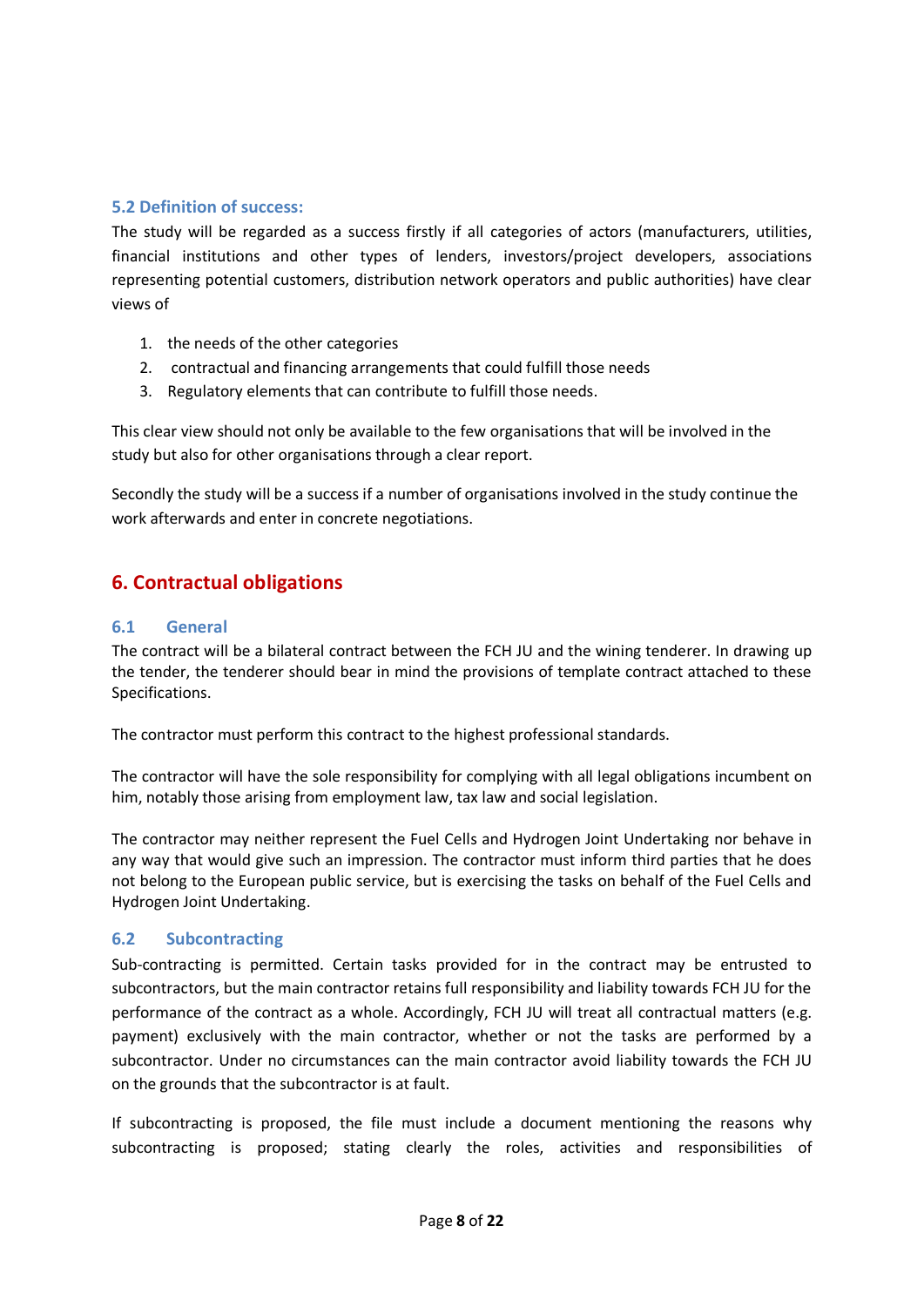subcontractor(s) and a letter of intent by each subcontractor stating their intention to collaborate with the tenderer if he wins the contract.

During execution of the contract, the contractor will need FCH JU written authorisation to replace a subcontractor with another and/or to subcontract tasks for which subcontracting was not envisaged in the original tender.

### **Please note that if subcontractors are proposed, the declaration relating to the exclusion criteria and the documents relating to the selection criteria must be provided by each of them.**

### **6.3 Information and confidentiality**

Where confidential information needs to be obtained and used, the consultant is responsible for setting up the appropriate confidentiality agreement and to remain within its boundaries.

# **7. Calendar**

#### **Interested applicants have to submit their proposal, by 16th of March 2016.**

It is expected that the evaluation will take place in March and that the contract will start at the beginning of April.

**The contractor is expected submit an interim report at the beginning of September 2016 and the final report of its study by 30th November 2016**

### **8. Volume of the contract and Prices**

The maximum amount for this study including all the deliverables as mentioned above is €400.000.

Tenderers shall indicate the total price they propose for carrying out the study.

In addition, the tenderers shall give an indicative repartition of this price between different categories of costs (staff, travel including accommodation and per diem costs, publication costs, etc.) and the tasks/roles of the various staff members involved in the project.

The price for the tender must be quoted in euro. Tenderers from countries outside the euro zone have to quote their prices in euro. The price quoted may not be revised in line with exchange rate movements.

Prices should be fixed amounts.

Prices should be quoted free of all duties, taxes and other charges, including VAT, as the FCH JU is exempt from such charges under Articles 3 and 4 of the Protocol on the privileges and immunities of the EU; the amount of VAT should be shown separately.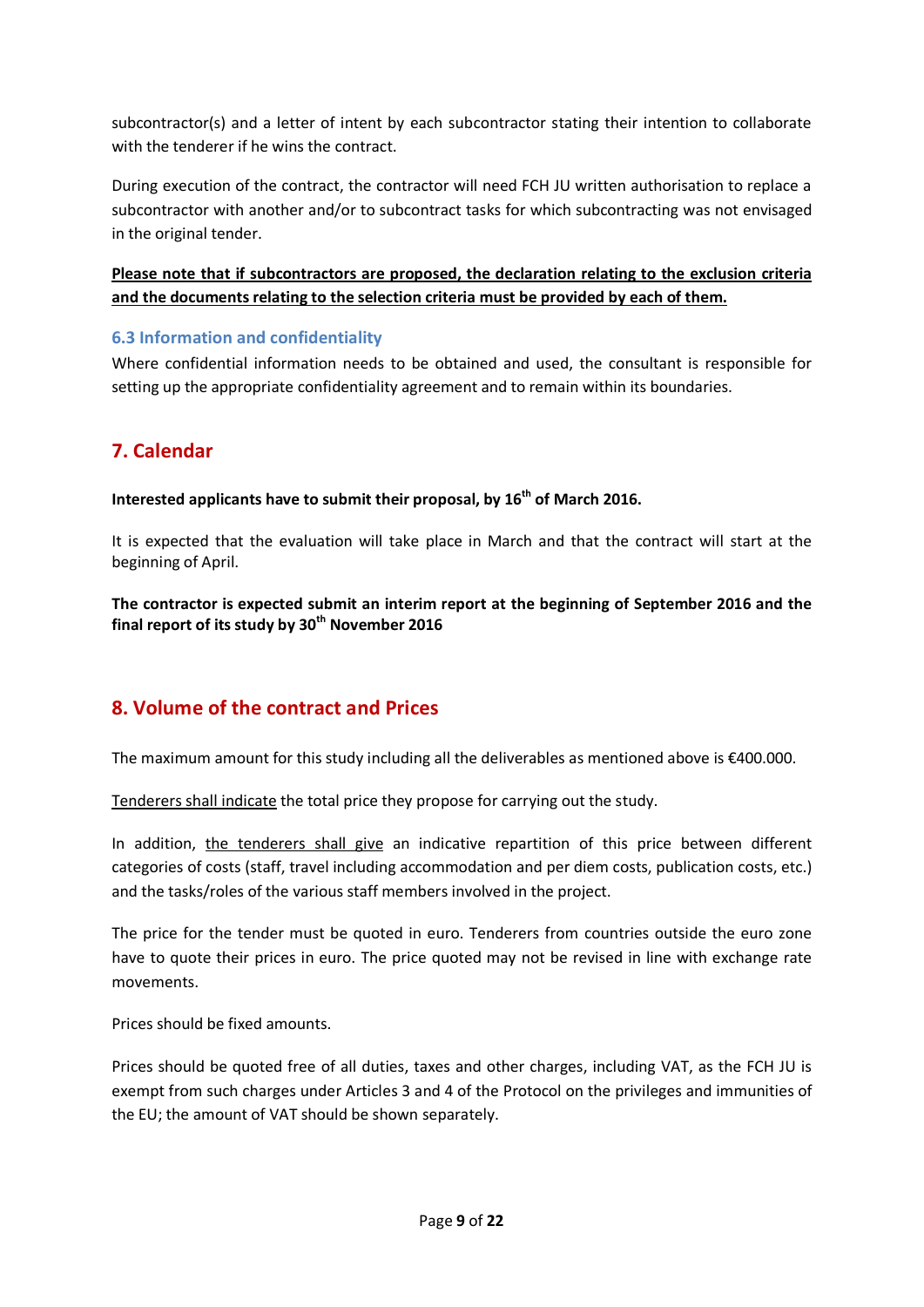# **9. Legal Situation of the Tenderer: Exclusion Criteria**

Tenderers shall be excluded from participation in the present procurement procedure if there are in one the situation referred in the annexed declaration of honour (Appendix C)

All tenderers shall provide a declaration on their honour, duly signed and dated by an authorised representative, stating that they are not in one of the situations of exclusion listed in the template declaration in Appendix C .

 The declaration on honour is also required for identified subcontractors whose intended share of some specific contracts under the framework contract is expected to be above 20%.

The successful tenderer **shall provide the documents mentioned as supporting evidence in Appendix C,** before signature of the contract and within a deadline given by the contracting authority.

This requirement applies to all members of the consortium in case of joint tender. In case of doubt on this declaration on honour, the contracting authority may also request the evidence for subcontractors whose intended share of the contract is above 20%.

### **10. Selection Criteria**

The tenderer has to have the necessary technical, professional, economic and financial capacity to execute the contract.

#### **10.1 Economic and financial capacity criteria and evidence**

In order to prove their economic and financial capacity, the tenderer (i.e. in case of joint tender, the combined capacity of all members of the consortium and identified subcontractors) must comply with the following criteria:

Turnover of the last two financial years above  $\epsilon$  1 Million

The following evidence should be provided:

- Copy of the profit & loss account and balance sheet for the last two years for which accounts have been closed,
- Failing that, appropriate statements from banks,
- If applicable, evidence of professional risk indemnity insurance;

If, for some exceptional reason which the FCH JU considers justified, a tenderer is unable to provide one or other of the above documents, he or she may prove his or her economic and financial capacity by any other document which the FCH JU considers appropriate. In any case, the FCH JU must at least be notified of the exceptional reason and its justification in the tender. The FCH JU reserves the right to request any other document enabling it to verify the tenderer's economic and financial capacity.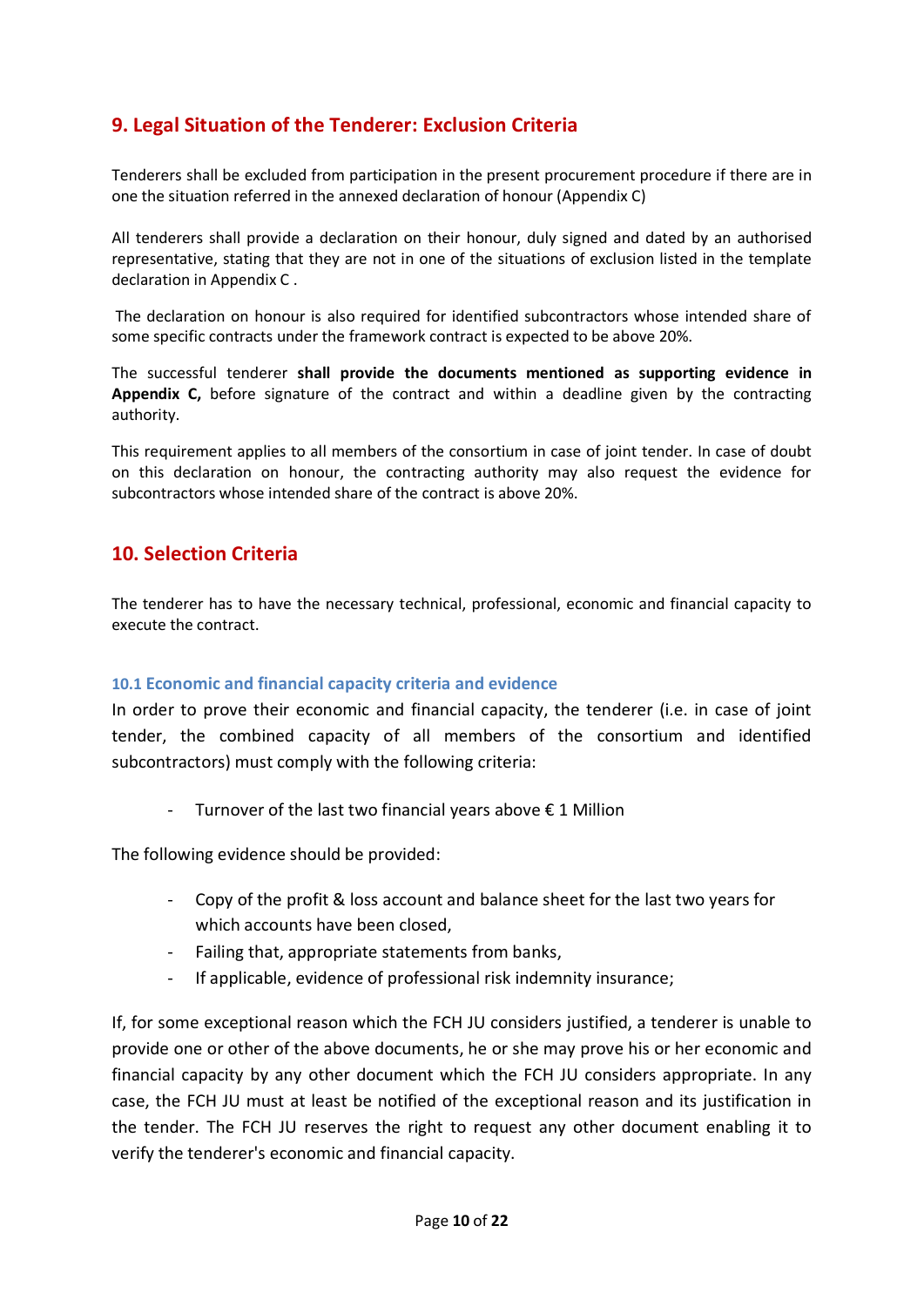### **10.2 Technical capacity criteria and evidence:**

In order to assess of their technical and professional capacity, tenderers shall provide:

- Details of no more than five previous assignments, in no more than 10 pages, demonstrating capacity to undertake the work required, in particular
	- o experience in managing multi-stakeholder study projects and in involving utilities and financing institutions in studies.
	- o Experience of innovation in energy services, including new business models and related contractual and financial arrangements.
- Evidence of activity and strong existing networks in all EU focus markets covered by the study
- CV of the staff proposed for this contract with particular reference to the principal person proposed by the tenderer to liaise with FCH JU in the performance of the contract.

# **11. Award Criteria and Award of the Contract**

**The ranking of the proposals that passed the exclusion and selection stages** will be based on the quality/price ratio where quality and price will have a 60/40 weighting. The following formula shall be used:

Score for proposal  $X =$  Cheapest price  $X = 40 +$  Quality of candidate  $X = 60$ Price of candidate X Quality of best candidate

The technical evaluation of tenders will be done on the basis of the following award criteria. The tenderers shall provide in their proposal the information necessary to assess such criteria.

|                | <b>Criteria</b>                                                                                                                                                                                                                                                                                                                                                                                                                                                                                                | <b>Points</b> |
|----------------|----------------------------------------------------------------------------------------------------------------------------------------------------------------------------------------------------------------------------------------------------------------------------------------------------------------------------------------------------------------------------------------------------------------------------------------------------------------------------------------------------------------|---------------|
| 1              | General understanding of the project,<br>The proposal:<br>Shows good understanding of the objectives of the study, the challenges and<br>$\bullet$<br>opportunities of fuel cell commercialisation<br>Already shows analysis and provides first insights<br>$\bullet$<br>Adds own aspects/views - have put in unexpected elements that are<br>$\bullet$<br>meaningful to achieve success                                                                                                                       | 25            |
| $\overline{2}$ | <b>Quality of the proposed services</b><br>Quality of proposed methodology for conducting the work, and to achieve<br>clear and action oriented conclusions<br>Quality of the proposed process for creating a mutual learning dynamic<br>$\bullet$<br>between all the stakeholders (fuel cell manufacturers, utilities, ESCO, project<br>developers, financing institutions and possibly public authorities).<br>Time line and resource allocation is realistic and at the right level of details<br>$\bullet$ | 35            |
| 3              | Expertise of the team in charge of the study and quality of the actors proposed as<br>contributors to the study                                                                                                                                                                                                                                                                                                                                                                                                | 40            |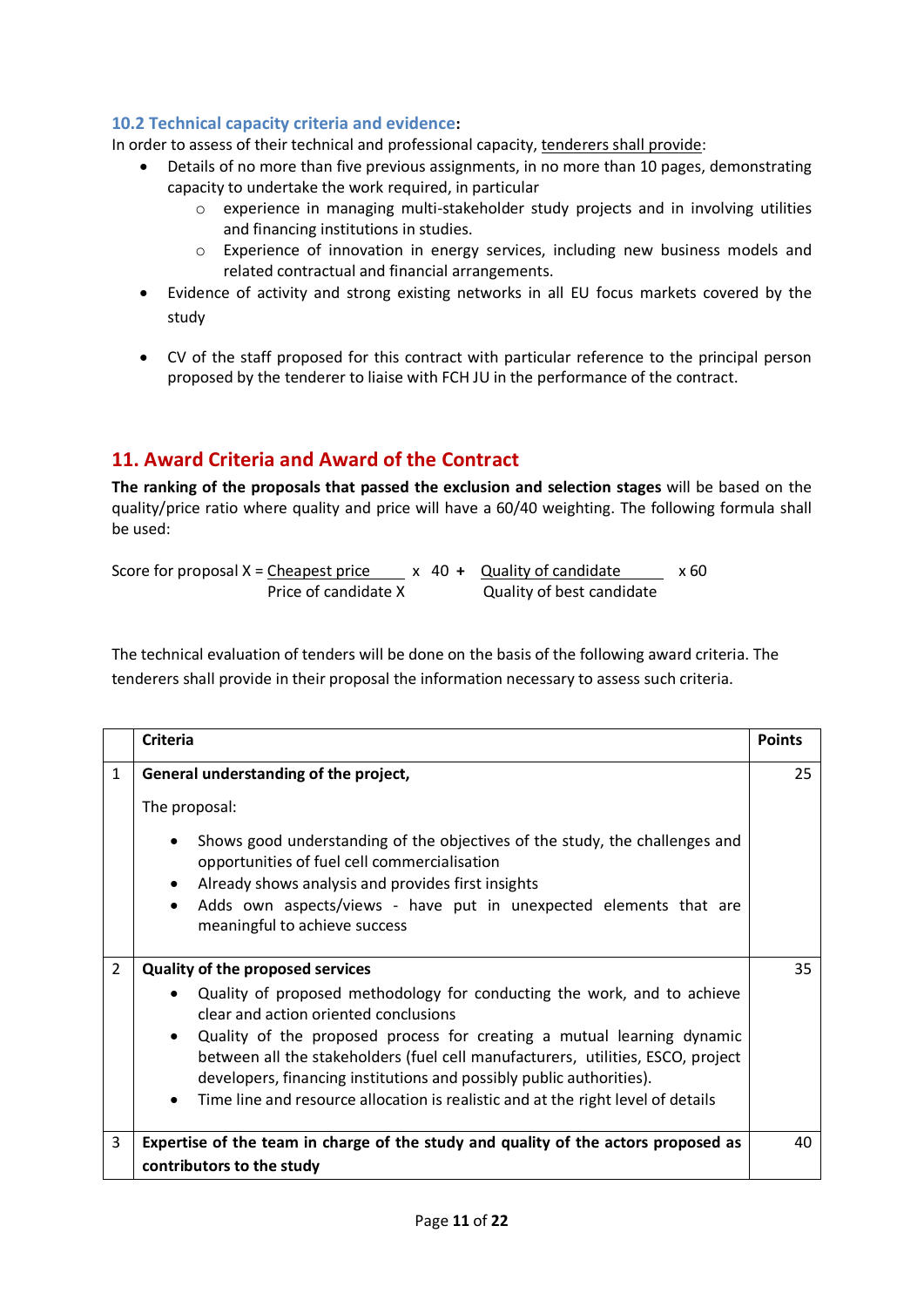| $\bullet$<br>$\bullet$ | Involvement in the team actually in charge of the study of individuals that are<br>specialists of all aspects of the study<br>Number and diversity of market actors in particular utilities, project<br>developers, financing institutions committed to support the tenderer in<br>conducting the study. |        |
|------------------------|----------------------------------------------------------------------------------------------------------------------------------------------------------------------------------------------------------------------------------------------------------------------------------------------------------|--------|
| <b>Total</b>           |                                                                                                                                                                                                                                                                                                          | Max    |
|                        |                                                                                                                                                                                                                                                                                                          | $=100$ |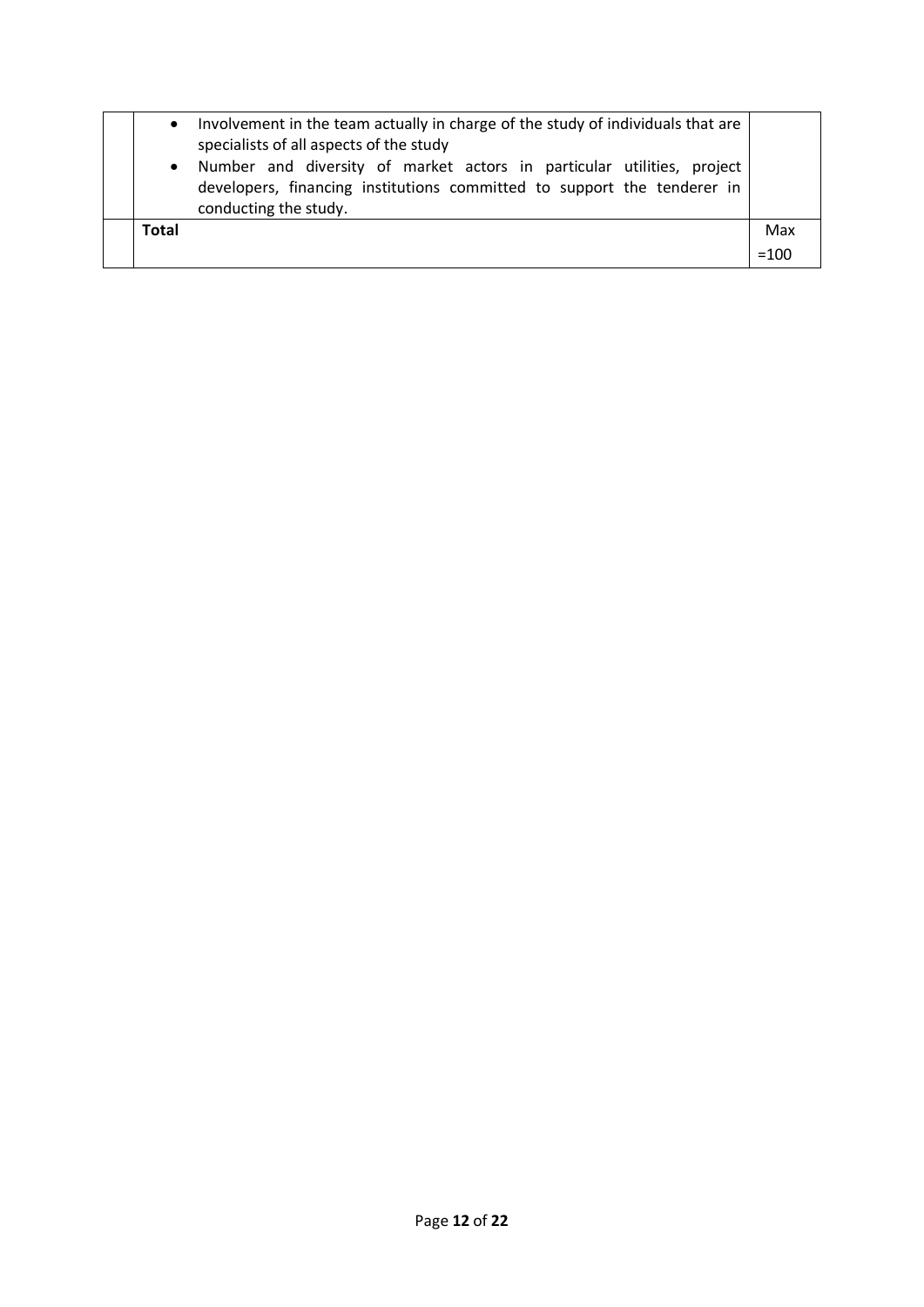# **Appendix A - Business Model Assessment**

Here is the preliminary FCH JU assessment of business models on which the contractor is expected to build<sup>6</sup>. However, this preliminary assessment should not limit the freedom of applicants to propose alternative analysis.

#### **a. In the classical sales channel**

- Sale of equipment to end customers through installers or retailers
	- o How do you actually go about buying and owning a fuel cell?
		- Why not? What's standing in the way?
		- How can you remove those barriers?
- Value: reduction of energy consumption which compensate for higher capex (upfront payment)
- but requires financing options even with subsidies because upfront payment will remain high
	- a. Customer takes a loan either with mortgage loan or consumer loan or specific loan offered by government for energy investments.
	- b. Supplier can offer a financing scheme (need to be negotiated with a financing institution). Alternatively the supplier could offer a renting/leasing scheme but this requires that the supplier gets financing to pre-finance the equipment.
- still necessary to allocate risks between supplier/installer/client
	- a. main issue is the allocation of the technology (performance) risk
	- b. the rest is probably assumed by customer (will he/she accept?)
	- c. usually not possible to provide confidence level needed to overcome trust barriers
- Installation and maintenance
	- a. In addition to the skilling/experience development issue, there is, in some countries, a separate challenge of legacy supply chains and vested interests ("gilded cage" of existing supply chain and risk to manufacturers of penalties from installers and wholesalers to legacy product lines if they attempt to reinvent).
	- b. Who can install and fix it? (Who is the installer / maintenance network and how do we ensure they acquire the skills they need?)
		- Indeed, are they the right people to even be trained in the first place?
		- And how do we ensure they get the experience with the product once they've been trained – e.g. what "rollout" models are needed?
	- c. Warranty analysis
		- Required duration (years)?
		- Scope (just stack? Balance of plant? Whole System?),
		- Risk owner? (Who underwrites this? The utility? Manufacturer? A separate insurer?)
		- Cost implications (how much extra does it add?)
- Legal and contractual

#### **b. In alternative business models**

 $^6$  This preliminary assessment is essentially for micro-CHP. A revision might be necessary for other segments.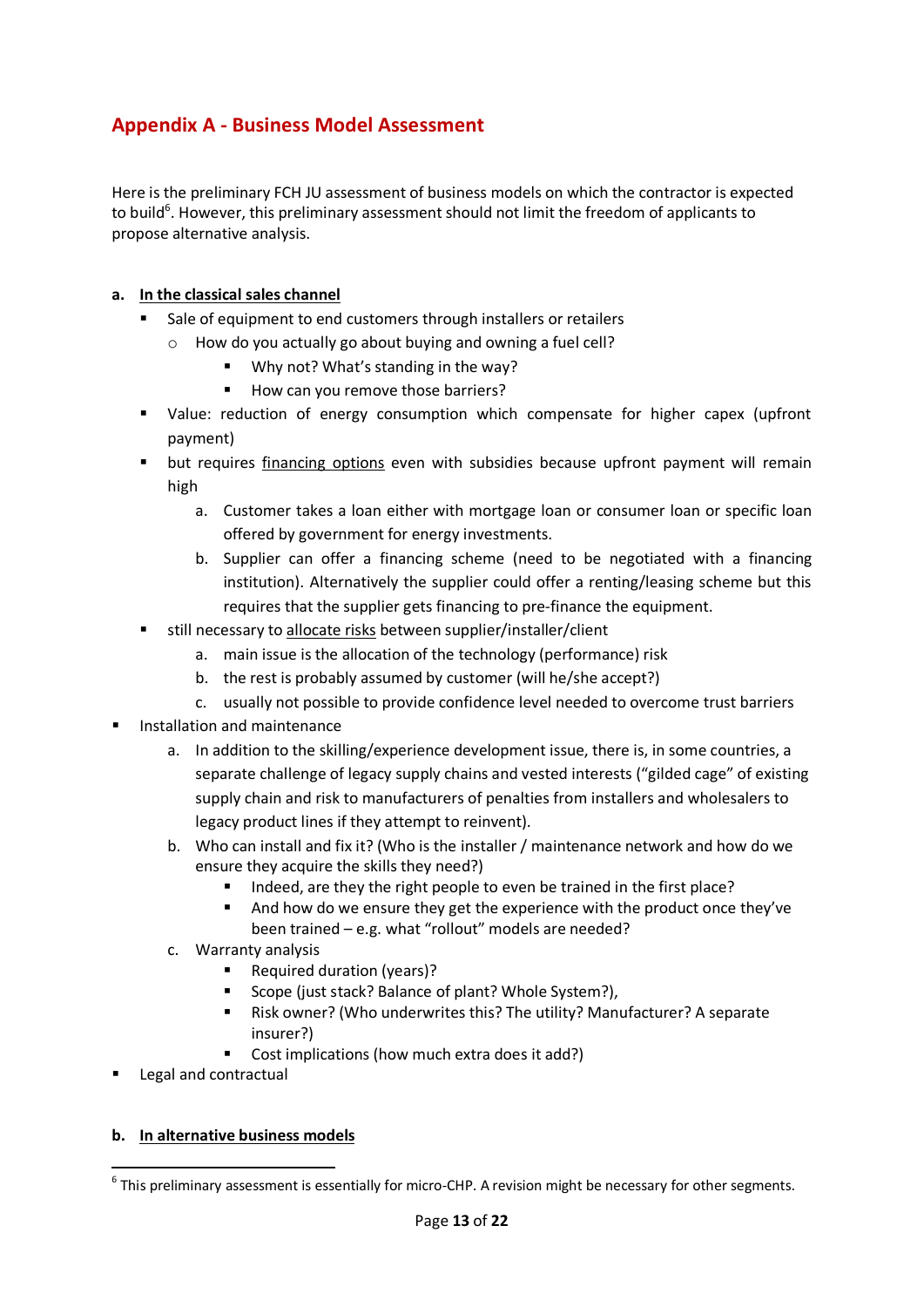- Core idea: making a link between the future energy bill and the payment of the equipment. Energy savings help finance capex and maintenance.
- Second element: bundling several elements
	- **i.** Equipment + maintenance + fuel (gas and possibly electricity)
	- **ii.** Selling energy performance
- Numerous contractual arrangements can be envisaged.
- Financing will be a key issue
	- **i.** Option 1: Financing by end consumer but decoupled from operation; offered as a high-yield investment
	- **ii.** Option 2: Financing by supplier using government programs and banking opportunities
- Risk allocation will be another key issue
	- **i.** Maybe decoupling consumption from factors like energy price level, weather, etc. by providing flat rate
	- ii. Performance risk and functionality risk lies with the supplier
- Additional revenue stream (see 3.) could be incorporated
- $\circ$  What is the customer value proposition for each of the different business models?
	- i. How is the proposition to be sold to the customer/end-user? Why should they buy/lease/rent a fuel cell?
- What needs to be understood from a legal and contractual side?

#### **c. When one combines with additional revenue stream**

- Grid services / virtual power plant /demand response
	- **i.** Demand response and fuel cell (example questions include:
		- **1.** How will fuel cell fit into the current and future competitive landscape for demand response?
		- **2.** What are the drivers (by country, regional, sector)
		- **3.** What are the commercial and legal frameworks?
		- **4.** What are the various barriers/key concerns for fuel cell combined with demand response?
			- **a.** Technical
			- **b.** Regulatory
			- **c.** Legal
			- **d.** End-user attitudes
			- **e.** Etc.
		- **5.** What are the associated values and costs?
			- **a.** I.e. will it add an extra €1,000 to the yearly revenue or an extra €10?
			- **b.** Where do the extra values come from (e.g. arbitrage)?
			- **c.** What are the associated costs?
			- **d.** What are the values/costs that exist/absent today and which will be present/absent in the future?
		- **6.** What and where are the best opportunities for fuel cell combined with demand response?
		- 7. What is the size and nature of the opportunity for fuel cell and DR?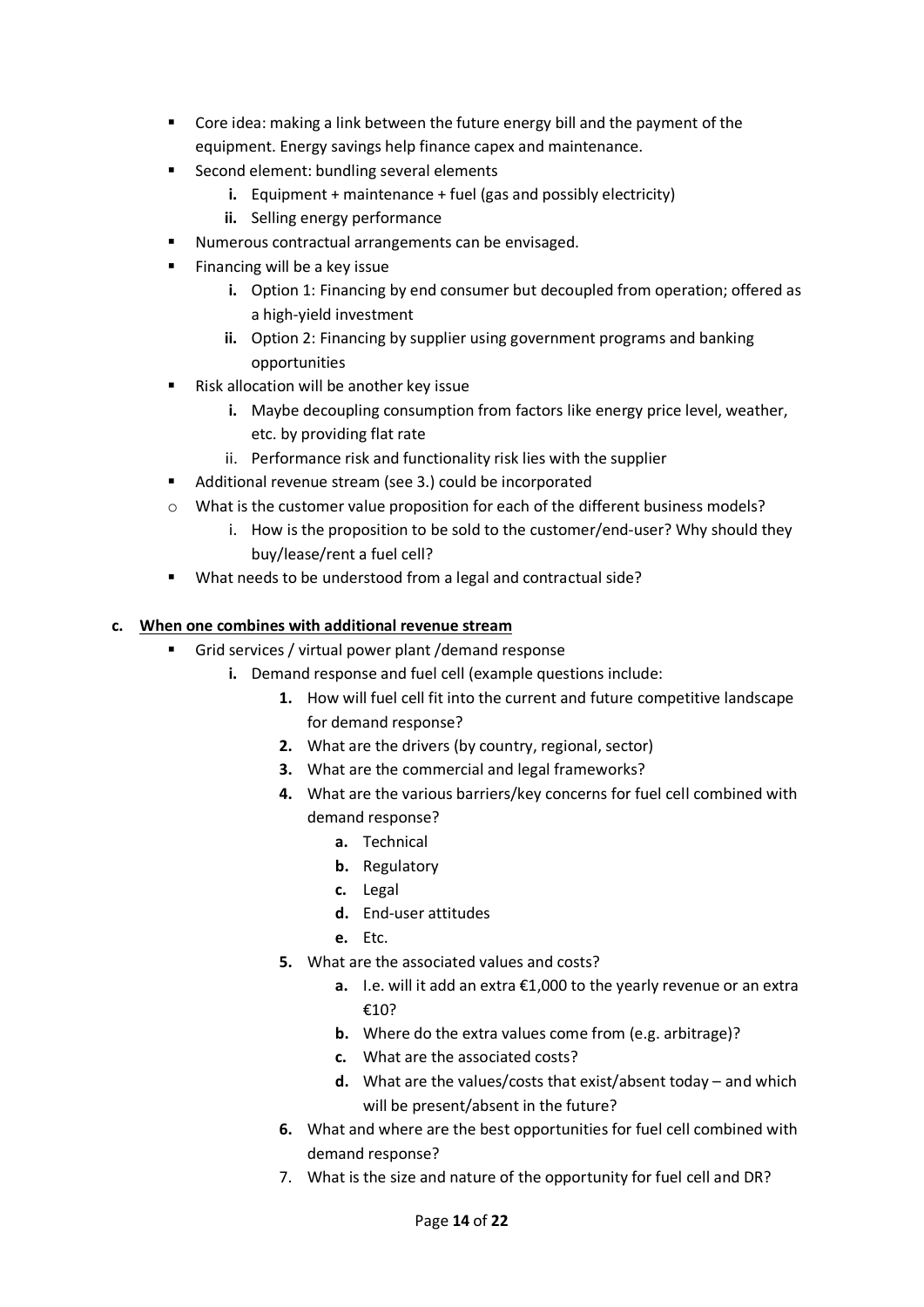- 8. What operational strategies would work best for fuel cell and DR?
- 9. What is the customer value proposition?
- 10. What are the business cases? (examples, case studies)
- 11. What needs to be understood from a legal/contractual perspective?
- ESCOs/Contracting (Heat and Power)
	- **i.** How will fuel cell fit into the current and future competitive landscape for heat/power contracting?
	- ii. What are the commercial and legal frameworks?
	- **iii.** What are the various barriers/key concerns
		- **a.** Technical
		- **b.** Regulatory
		- **c.** Legal
		- **d.** End-user attitudes
		- **e.** Etc.
		- **2.** What are the associated values and costs?
	- **iv.** What and where are the best opportunities for fuel cell combined with demand response?
	- v. What is the size and nature of the opportunity for fuel cell and ESCO?
	- vi. What strategies would work best for fuel cell and ESCO?
	- vii. What is the customer value proposition?
	- viii. What are the business cases? (examples, case studies)
	- ix. What needs to be understood from a legal/contractual perspective?
- Other revenue streams (e.g. PPAs, etc.)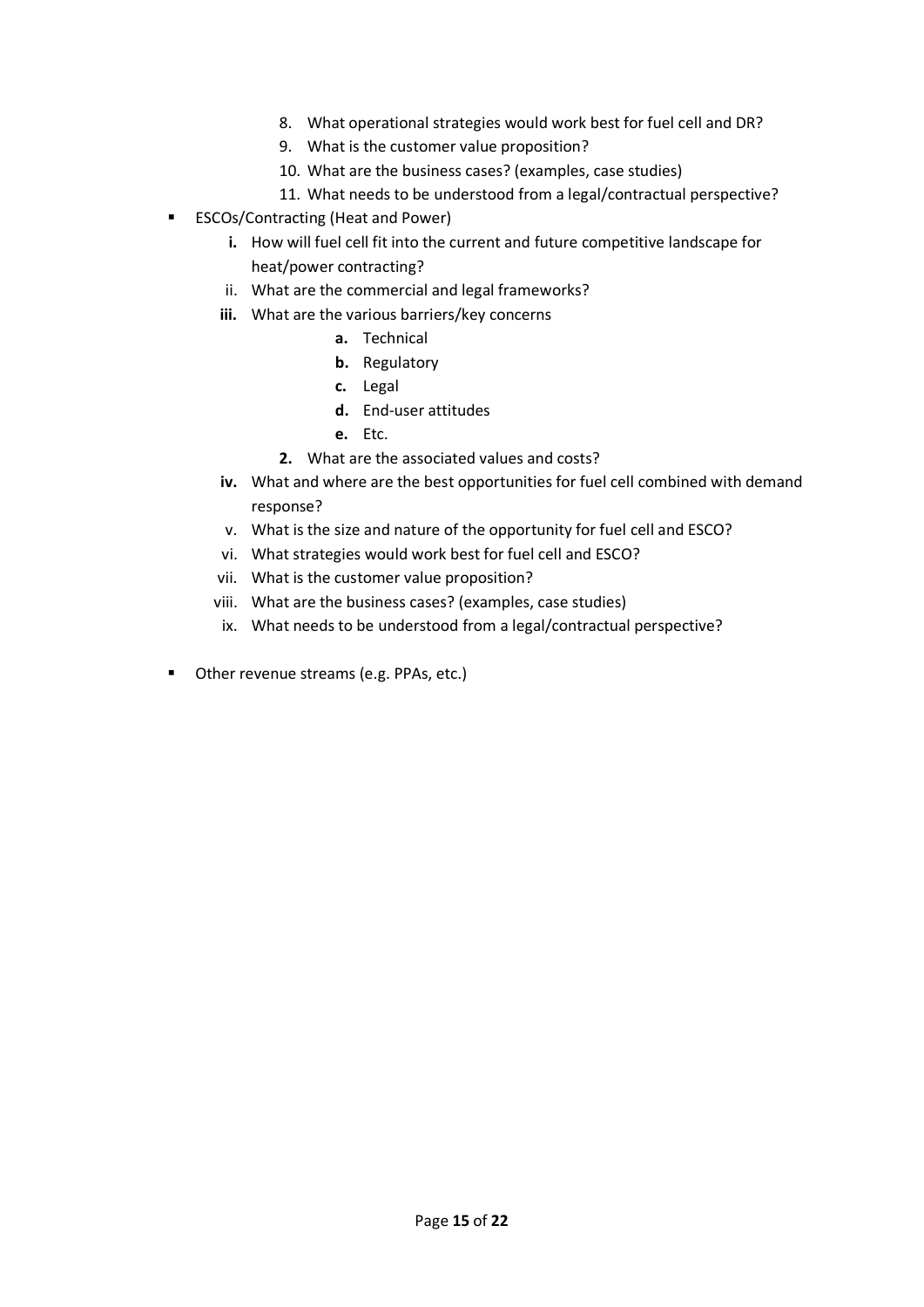# **Appendix B – Analysis of Actors**

Here is the FCH JU preliminary analysis of the various possible actors and of how they may be engaged in different business model types<sup>7</sup>. However, this preliminary assessment should not limit the freedom of applicants to propose alternative analysis.

#### **Roles of the actors in different types of business cases**

1. In the classical sales channel

- Manufacturer, wholesaler, installer, customer
- A financing actor offering a leasing/loan to
	- o The customer/end-user
	- o The manufacturer/the wholesaler

#### 2. in the alternative business cases

- Leading actor
	- **Utility (gas/electricity provider)**
	- OR Project developer/investor (e.g. someone organizing the financing, installation and operation of a large number of units.
	- **Energy Service Companies**
- Other actors
	- **Manufacturer**
	- **■** Wholesaler?
	- **Installer**
	- **Customer**
	- DSO, Regulator (if additional revenue stream is included, see 3.)
- Financing actors
	- Equity of utility or project developer
	- Debt finance: Major issue because of risks (technology risk and sales risk)
	- Investors backed the PV industry (pension funds, etc.) what's needed to get them behind FC?
		- And where is the money? Which banks, financial institutions (public/private), other specialist funding mechanisms.
	- Do these groups need education about the business models, paybacks, the technology, etc.?

#### 3. When one combines with additional revenue stream

- Need to involve electric distribution system operator (DSO)?
- Need to involve regulator?
- **Barriers (accompanies by recommendations around removing these)**
- What needs to be understood from a legal/contractual perspective?

 $^7$  This preliminary assessment is essentially for micro-CHP. A revision might be necessary for other segments.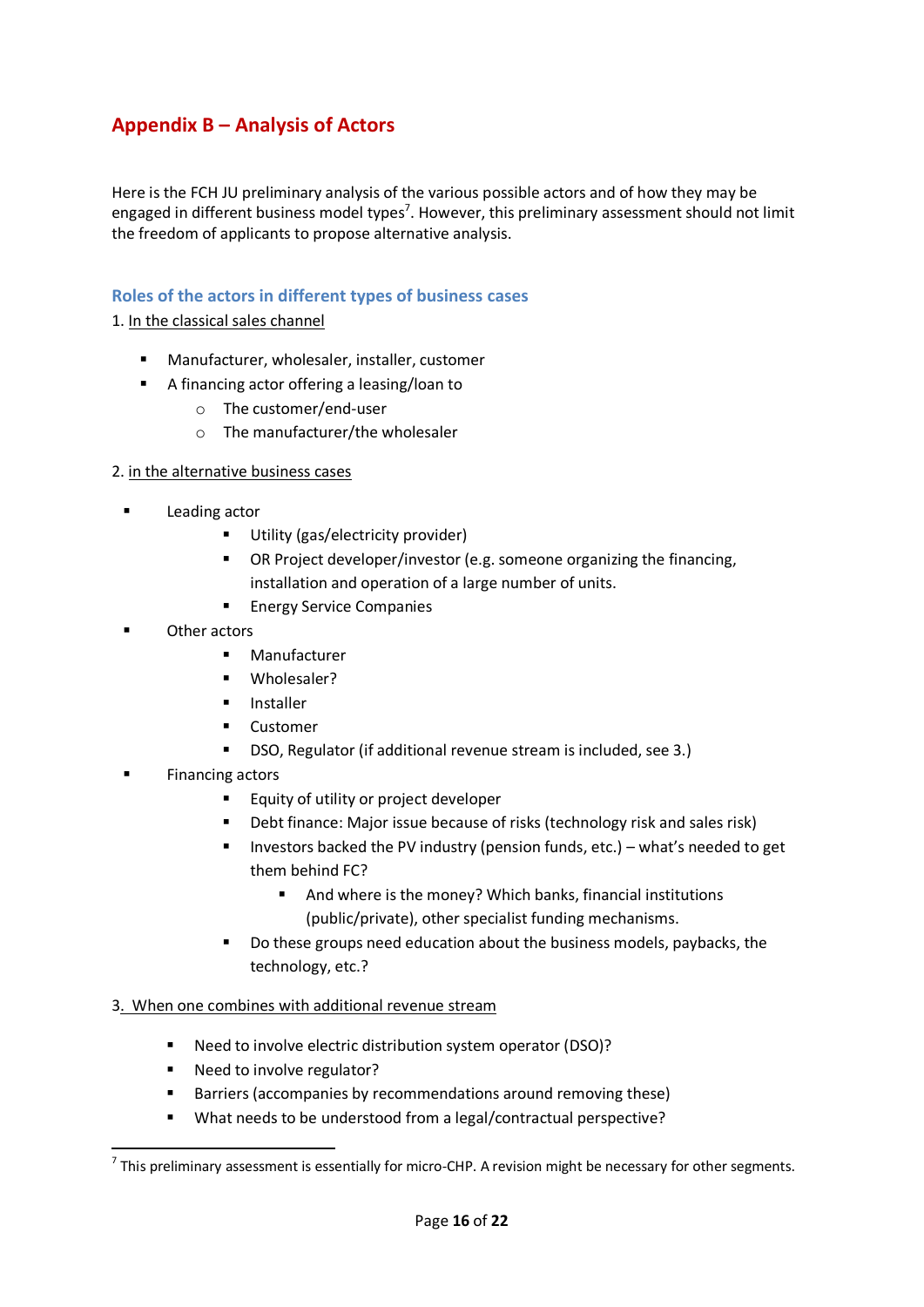#### **Risks identification and distribution among actors**

- Sales risk (Finding client)
- Financing risk
- Technology/performance risks
- $\bullet$  Regulatory risk (if any)
- **•** Customer Credit Risk
- Risk of Prognosis Mistakes (e.g. miscalculating the revenue) k
- Risk of termination of long term contract?
- Gas and power price
- Volume and load profile
- Weather
- $\bullet$  Etc.

The allocation of risk is pretty clear in classical sales channel (direct sales). More complex for alternative business models.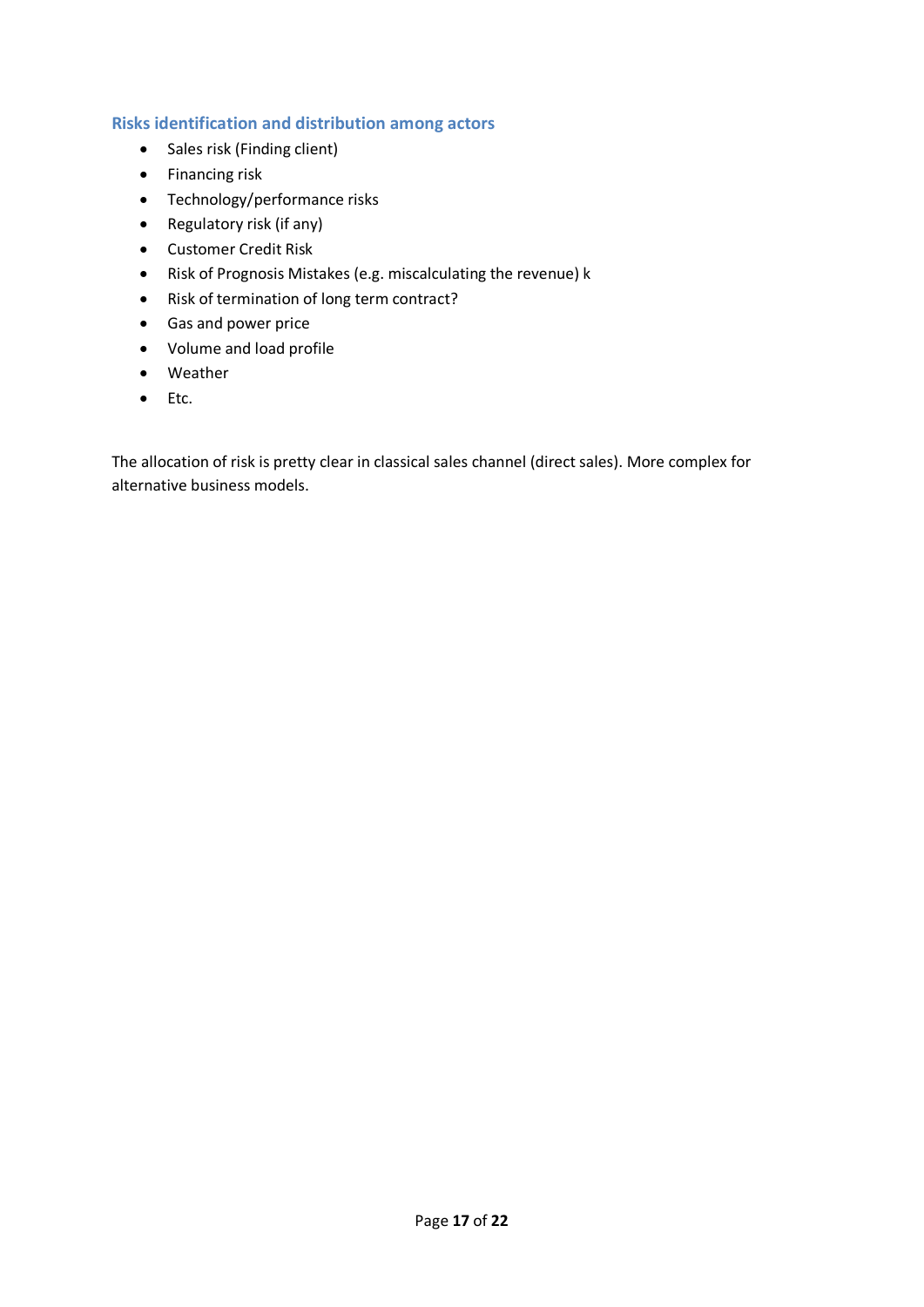# **Appendix C:**

**Comments [***in grey italics in square brackets***] are to be deleted and/or replaced by appropriate data.**

# **Declaration on honour on exclusion criteria and selection criteria**

The undersigned [*insert name of the signatory of this form*], representing:

| (only for natural persons) himself or<br>herself | (only for legal persons) the following legal person: |
|--------------------------------------------------|------------------------------------------------------|
| ID or passport number:                           | Full official name:                                  |
|                                                  | Official legal form:                                 |
|                                                  | Statutory registration number:                       |
|                                                  | Full official address:                               |
|                                                  | VAT registration number:                             |
|                                                  |                                                      |

| declares whether the above-mentioned person is in one of the following situations or not:<br>(1)                                                                                                                                                                                                                                                                                                                                                                                                   |  |  |  |  |  |
|----------------------------------------------------------------------------------------------------------------------------------------------------------------------------------------------------------------------------------------------------------------------------------------------------------------------------------------------------------------------------------------------------------------------------------------------------------------------------------------------------|--|--|--|--|--|
| SITUATION OF EXCLUSION CONCERNING THE PERSON<br><b>YFS</b>                                                                                                                                                                                                                                                                                                                                                                                                                                         |  |  |  |  |  |
| (a) it is bankrupt, subject to insolvency or winding up procedures, its assets are<br>being administered by a liquidator or by a court, it is in an arrangement with<br>creditors, its business activities are suspended or it is in any analogous situation<br>arising from a similar procedure provided for under national legislation or<br>regulations;                                                                                                                                        |  |  |  |  |  |
| (b) it has been established by a final judgement or a final administrative decision<br>that the person is in breach of its obligations relating to the payment of taxes or<br>social security contributions in accordance with the law of the country in which<br>it is established, with those of the country in which the contracting authority is<br>located or those of the country of the performance of the contract;                                                                        |  |  |  |  |  |
| (c) it has been established by a final judgement or a final administrative decision<br>that the person is guilty of grave professional misconduct by having violated<br>applicable laws or regulations or ethical standards of the profession to which the<br>person belongs, or by having engaged in any wrongful conduct which has an<br>impact on its professional credibity where such conduct denotes wrongful intent<br>or gross negligence, including, in particular, any of the following: |  |  |  |  |  |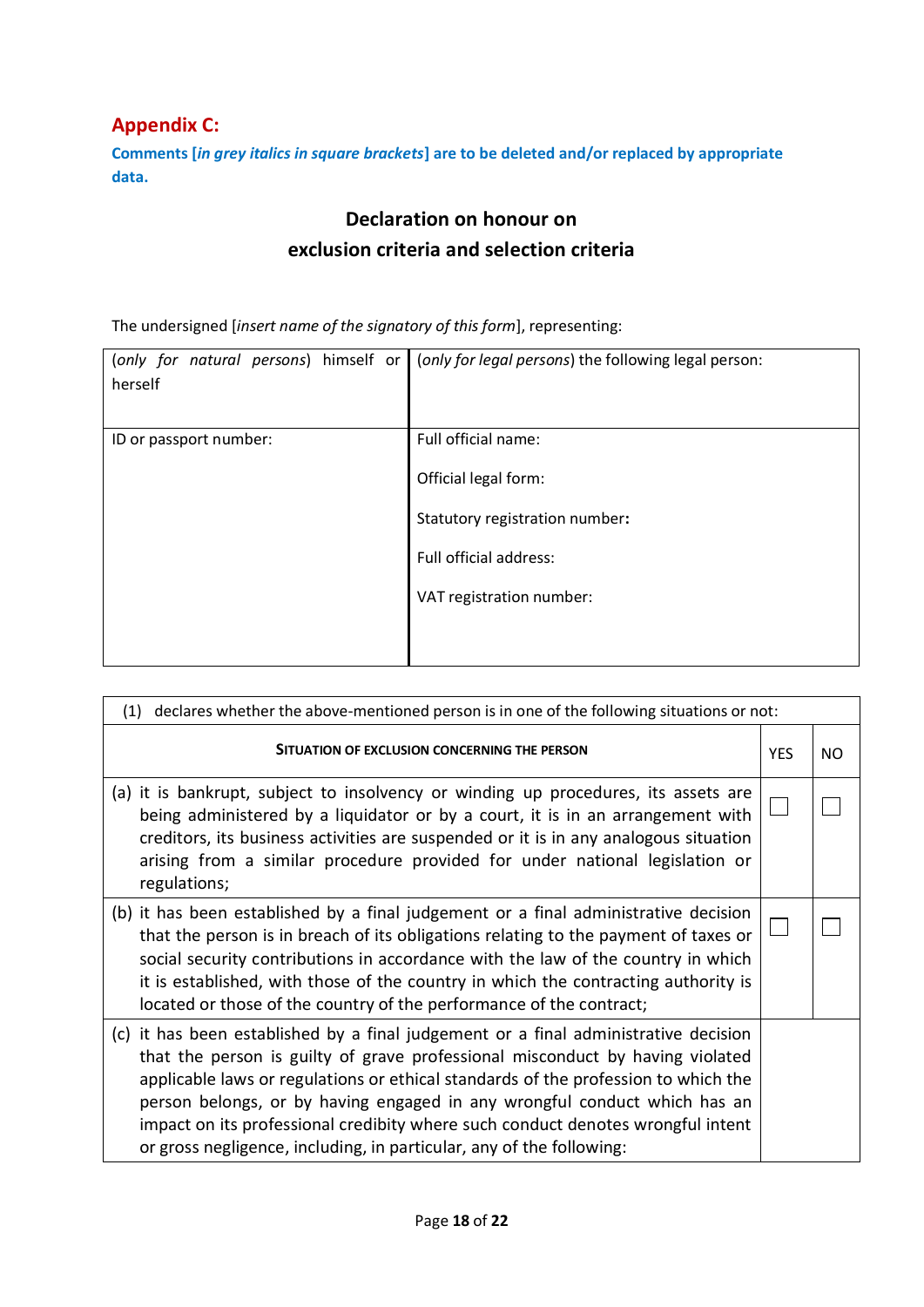| (i) fraudulently or negligently misrepresenting information required for the<br>verification of the absence of grounds for exclusion or the fulfilment of<br>selection criteria or in the performance of a contract;                                                                                                                                                                                                                                                                                                             |  |
|----------------------------------------------------------------------------------------------------------------------------------------------------------------------------------------------------------------------------------------------------------------------------------------------------------------------------------------------------------------------------------------------------------------------------------------------------------------------------------------------------------------------------------|--|
| (ii) entering into agreement with other persons with the aim of distorting<br>competition;                                                                                                                                                                                                                                                                                                                                                                                                                                       |  |
| (iii) violating intellectual property rights;                                                                                                                                                                                                                                                                                                                                                                                                                                                                                    |  |
| (iv) attempting to influence the decision-making process of the contracting<br>authority during the award procedure;                                                                                                                                                                                                                                                                                                                                                                                                             |  |
| (v) attempting to obtain confidential information that may confer upon it<br>undue advantages in the award procedure;                                                                                                                                                                                                                                                                                                                                                                                                            |  |
| (d) it has been established by a final judgement that the person is guilty of any of<br>the following:                                                                                                                                                                                                                                                                                                                                                                                                                           |  |
| (i) fraud, within the meaning of Article 1 of the Convention on the protection<br>of the European Communities' financial interests, drawn up by the Council<br>Act of 26 July 1995;                                                                                                                                                                                                                                                                                                                                              |  |
| (ii) corruption, as defined in Article 3 of the Convention on the fight against<br>corruption involving officials of the European Communities or officials of EU<br>Member States, drawn up by the Council Act of 26 May 1997, and in Article<br>2(1) of Council Framework Decision 2003/568/JHA, as well as corruption as<br>defined in the legal provisions of the country where the contracting authority<br>is located, the country in which the person is established or the country of<br>the performance of the contract; |  |
| (iii) participation in a criminal organisation, as defined in Article 2 of Council<br>Framework Decision 2008/841/JHA;                                                                                                                                                                                                                                                                                                                                                                                                           |  |
| iv) money laundering or terrorist financing, as defined in Article 1 of Directive<br>2005/60/EC of the European Parliament and of the Council;                                                                                                                                                                                                                                                                                                                                                                                   |  |
| (v) terrorist-related offences or offences linked to terrorist activities, as<br>defined in Articles 1 and 3 of Council Framework Decision 2002/475/JHA,<br>respectively, or inciting, aiding, abetting or attempting to commit such<br>offences, as referred to in Article 4 of that Decision;                                                                                                                                                                                                                                  |  |
| (vi) child labour or other forms of trafficking in human beings as defined in<br>Article 2 of Directive 2011/36/EU of the European Parliament and of the<br>Council;                                                                                                                                                                                                                                                                                                                                                             |  |
| (e) the person has shown significant deficiencies in complying with the main<br>obligations in the performance of a contract financed by the Union's budget,<br>which has led to its early termination or to the application of liquidated damages<br>or other contractual penalties, or which has been discovered following checks,<br>audits or investigations by an Authorising Officer, OLAF or the Court of Auditors;                                                                                                       |  |
| (f) it has been established by a final judgment or final administrative decision that<br>the person has committed an irregularity within the meaning of Article 1(2) of<br>Council Regulation (EC, Euratom) No 2988/95;                                                                                                                                                                                                                                                                                                          |  |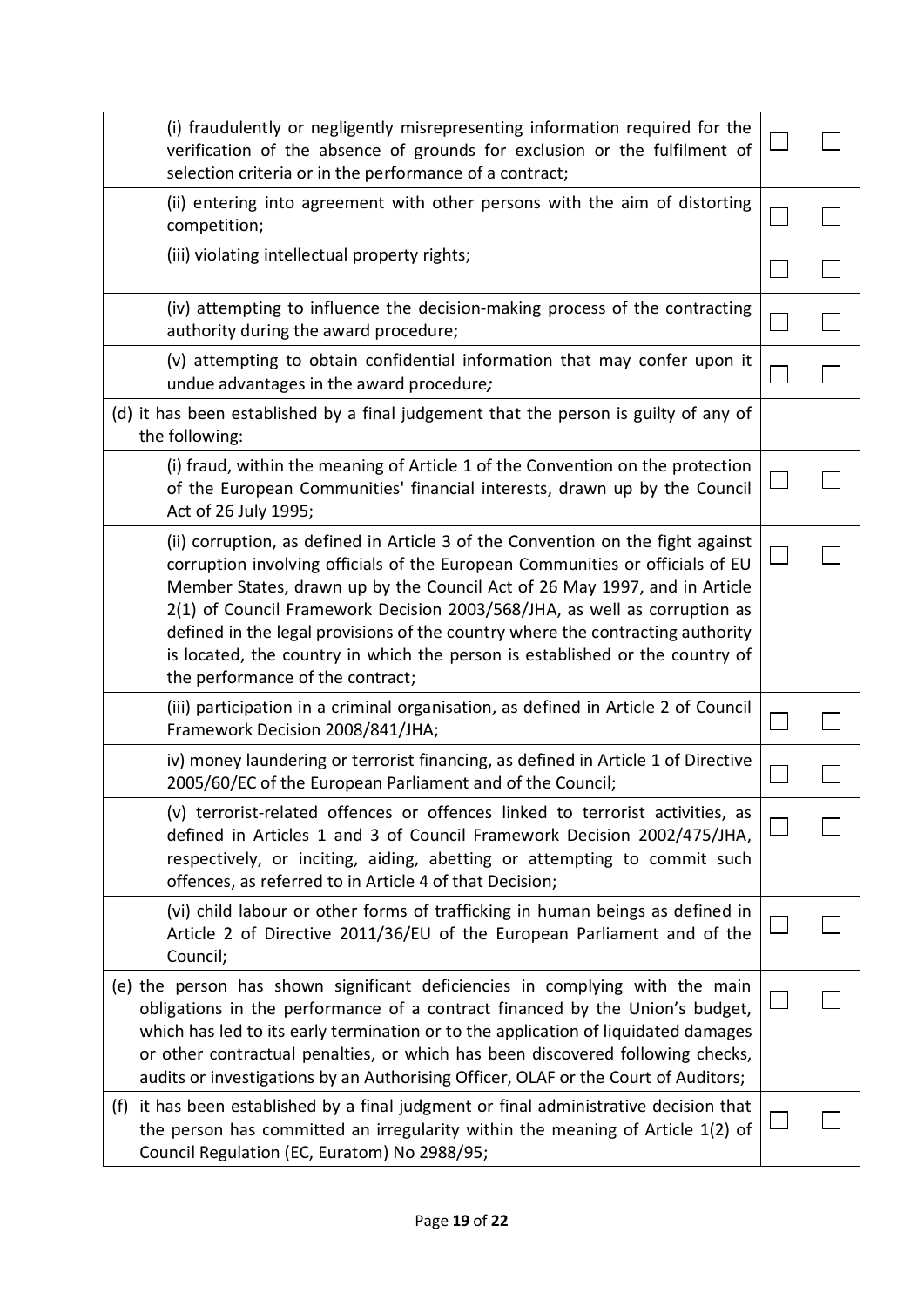| (g) for the situations of grave professional misconduct, fraud, corruption, other<br>criminal offences, significant deficiencies in the performance of the contract or<br>irregularity, the applicant is subject to:                                                                                         |  |
|--------------------------------------------------------------------------------------------------------------------------------------------------------------------------------------------------------------------------------------------------------------------------------------------------------------|--|
| facts established in the context of audits or investigations carried out<br>by the Court of Auditors, OLAF or internal audit, or any other check, audit or<br>control performed under the responsibility of an authorising officer of an EU<br>institution, of a European office or of an EU agency or body; |  |
| non-final administrative decisions which may include disciplinary<br>ii.<br>measures taken by the competent supervisory body responsible for the<br>verification of the application of standards of professional ethics;<br>iii.<br>decisions of the ECB, the EIB, the European Investment Fund or           |  |
| international organisations;                                                                                                                                                                                                                                                                                 |  |
| iv.<br>decisions of the Commission relating to the infringement of the<br>Union's competition rules or of a national competent authority relating to<br>the infringement of Union or national competition law; or                                                                                            |  |
| decisions of exclusion by an authorising officer of an EU institution, of<br>v.<br>a European office or of an EU agency or body.                                                                                                                                                                             |  |

#### *[Only for legal persons other than Member States and local authorities, otherwise delete this table]*

(2) declares whether a natural person who is a member of the administrative, management or supervisory body of the above-mentioned legal person, or who haspowers of representation, decision or control with regard to the above-mentioned legal person (this covers the company directors, members of the management or supervisory bodies, and cases where one natural person holds a majority of shares) is in one of the following situations or not:

| SITUATIONS OF EXCLUSION CONCERNING NATURAL PERSONS WITH POWER OF REPRESENTATION, DECISION-<br><b>MAKING OR CONTROL OVER THE LEGAL PERSON</b> |  |  |  |
|----------------------------------------------------------------------------------------------------------------------------------------------|--|--|--|
| Situation (c) above (grave professional misconduct)                                                                                          |  |  |  |
| Situation (d) above (fraud, corruption or other criminal offence)                                                                            |  |  |  |
| Situation (e) above (significant deficiencies in performance of a contract)                                                                  |  |  |  |
| Situation (f) above (irregularity)                                                                                                           |  |  |  |

| declares whether a natural or legal person that assumes unlimited liability for the debts of the<br>3).<br>above-mentioned legal person is in one of the following situations or not: |  |  |     |  |  |  |
|---------------------------------------------------------------------------------------------------------------------------------------------------------------------------------------|--|--|-----|--|--|--|
| SITUATIONS OF EXCLUSION CONCERNING NATURAL OR LEGAL PERSONS ASSUMING UNLIMITED<br>LIABILITY FOR THE DEBTS OF THE LEGAL PERSON                                                         |  |  | N/A |  |  |  |
| Situation (a) above (bankruptcy)                                                                                                                                                      |  |  |     |  |  |  |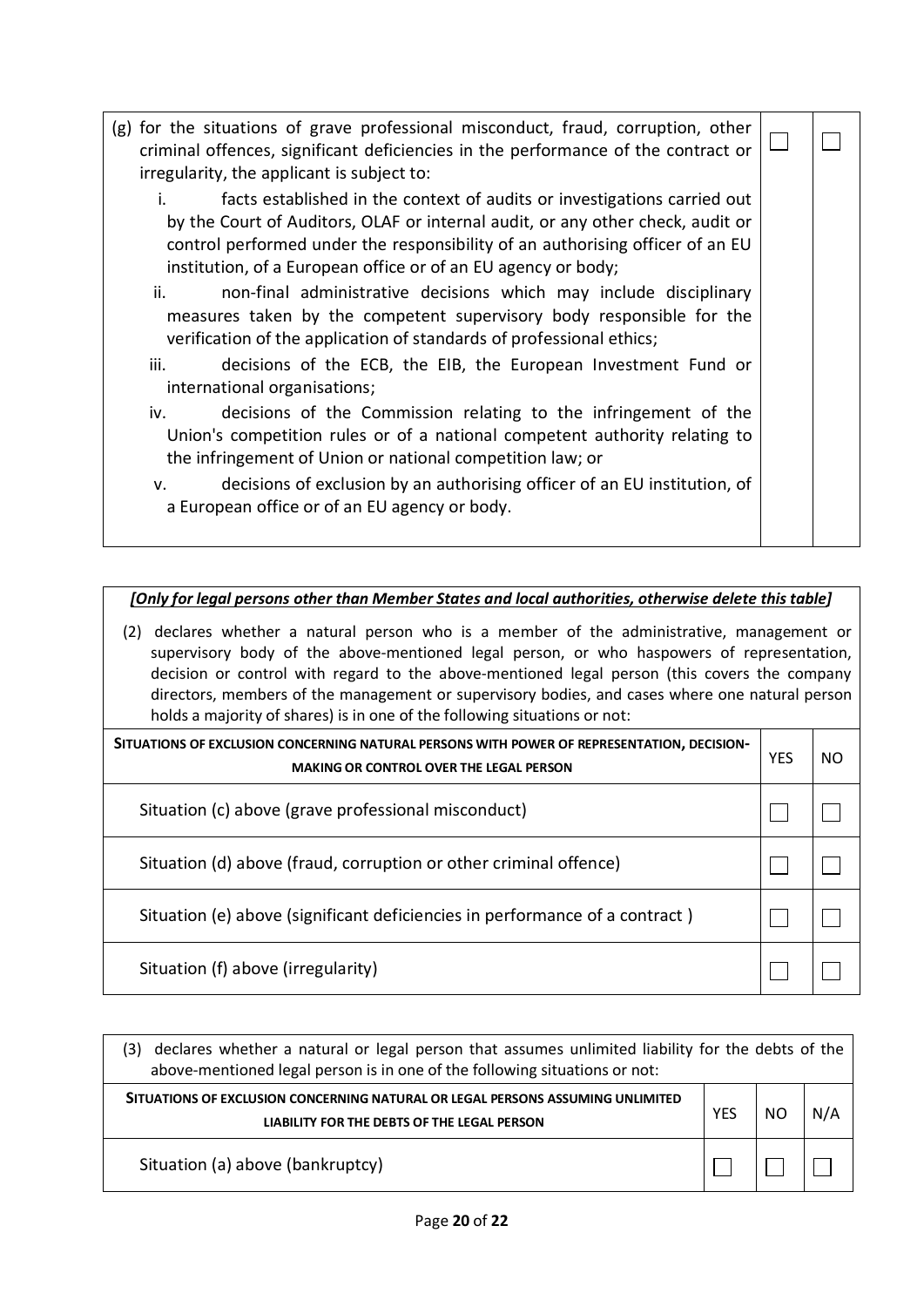| Situation (b) above (breach in payment of taxes or social security $\Box$ |  |  |  |  |  |
|---------------------------------------------------------------------------|--|--|--|--|--|
| contributions)                                                            |  |  |  |  |  |

 $\Box$  $\overline{\phantom{a}}$ 

| declares whether the above-mentioned person is in one of the following situations or not:<br>(4)                                                                                                                                                                                                       |  |  |  |  |
|--------------------------------------------------------------------------------------------------------------------------------------------------------------------------------------------------------------------------------------------------------------------------------------------------------|--|--|--|--|
| <b>GROUNDS FOR REJECTION FROM THIS PROCEDURE</b>                                                                                                                                                                                                                                                       |  |  |  |  |
| (h) has not distorted competition by being previously involved in the preparation of<br>procurement documents for this procurement procedure;                                                                                                                                                          |  |  |  |  |
| has provided accurate, sincere and complete information to the contracting<br>(i)<br>authority within the context of this procurement procedure;                                                                                                                                                       |  |  |  |  |
| acknowledges that the above-mentioned person may be subject to rejection from this<br>(5)<br>procedure and to administrative sanctions (exclusion or financial penalty) if any of the<br>declarations or information provided as a condition for participating in this procedure<br>prove to be false. |  |  |  |  |

#### **REMEDIAL MEASURES**

If the person declares one of the situations of exclusion listed above, it should indicate the measures it has taken to remedy the exclusion situation, thus demonstrating its reliability. They may include e.g. technical, organisational and personnel measures to prevent further occurrence, compensation of damage or payment of fines. The relevant documentary evidence which appropriately illustrates the remedial measures taken should be provided in annex to this declaration. This does not apply for the situations referred in point (d) of this declaration.

#### **EVIDENCE UPON REQUEST**

Upon request and within the time limit set by the contracting authority the person shall provide information on the persons that are members of the administrative, management or supervisory body, as well as the following evidence concerning the person or the natural or legal persons which assume unlimited liability for the debt of the person:

For situations described in (a), (c), (d) or (f), production of a recent extract from the judicial record is required or, failing that, an equivalent document recently issued by a judicial or administrative authority in the country of establishment of the person showing that those requirements are satisfied.

For the situation described in point (a) or (b), production of recent certificates issued by the competent authorities of the State concerned are required. These documents must provide evidence covering all taxes and social security contributions for which the person is liable, including for example, VAT, income tax (natural persons only), company tax (legal persons only) and social security contributions. Where any document described above is not issued in the country concerned, it may be replaced by a sworn statement made before a judicial authority or notary or, failing that, a solemn statement made before an administrative authority or a qualified professional body in its country of establishment.

If the person already submitted such evidence for the purpose of another procedure, its issuing date does not exceed one year and it is still valid, the person shall declare on its honour that the